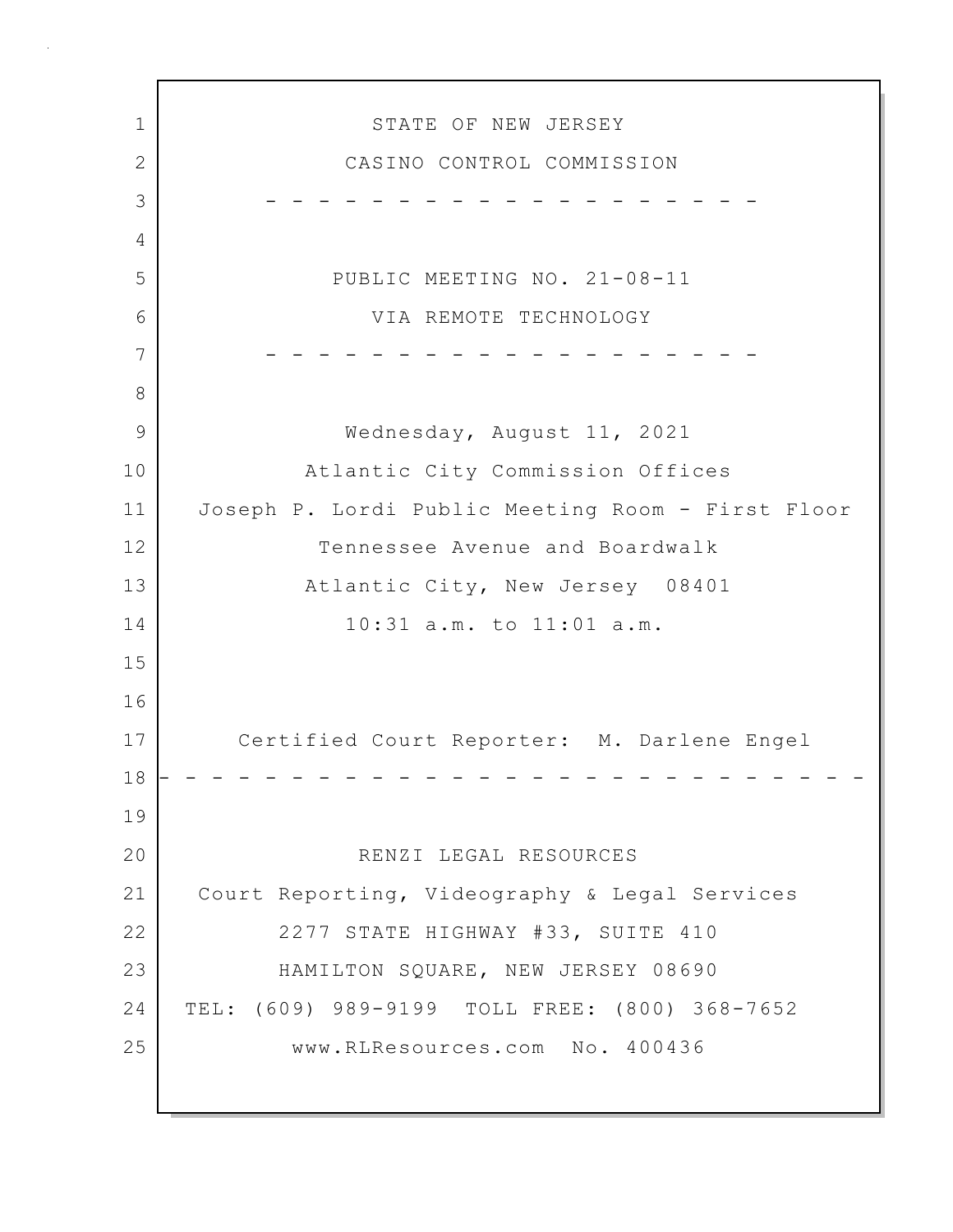```
1 B E F O R E :
2 CASINO CONTROL COMMISSION:
       JAMES T. PLOUSIS, CHAIR
 3 ALISA COOPER, VICE CHAIR
       JOYCE MOLLINEAUX, COMMISSIONER
4
  PRESENT FOR THE CASINO CONTROL COMMISSION:
5 DARYL W. NANCE, ADMINISTRATIVE ANALYST
                        OPRA CUSTODIAN
 6
  OFFICE OF THE GENERAL COUNSEL:
7 DIANNA W. FAUNTLEROY, GENERAL COUNSEL/EXECUTIVE
        SECRETARY
8 TERESA M. PIMPINELLI, SENIOR COUNSEL
9 OFFICE OF REGULATORY AFFAIRS:
       PATRICK M. EALER, MANAGER, LICENSING
10
  DIVISION OF GAMING ENFORCEMENT:
11 DEPUTY ATTORNEYS GENERAL:
       TRACY E. RICHARDSON, DEPUTY ATTORNEY GENERAL
12 BRIAN C. BISCIEGLIA, DEPUTY ATTORNEY GENERAL
       DYLAN P. THOMPSON, DEPUTY ATTORNEY GENERAL
13
14
15
16
17
18
19
20
21
22
23
24
25
```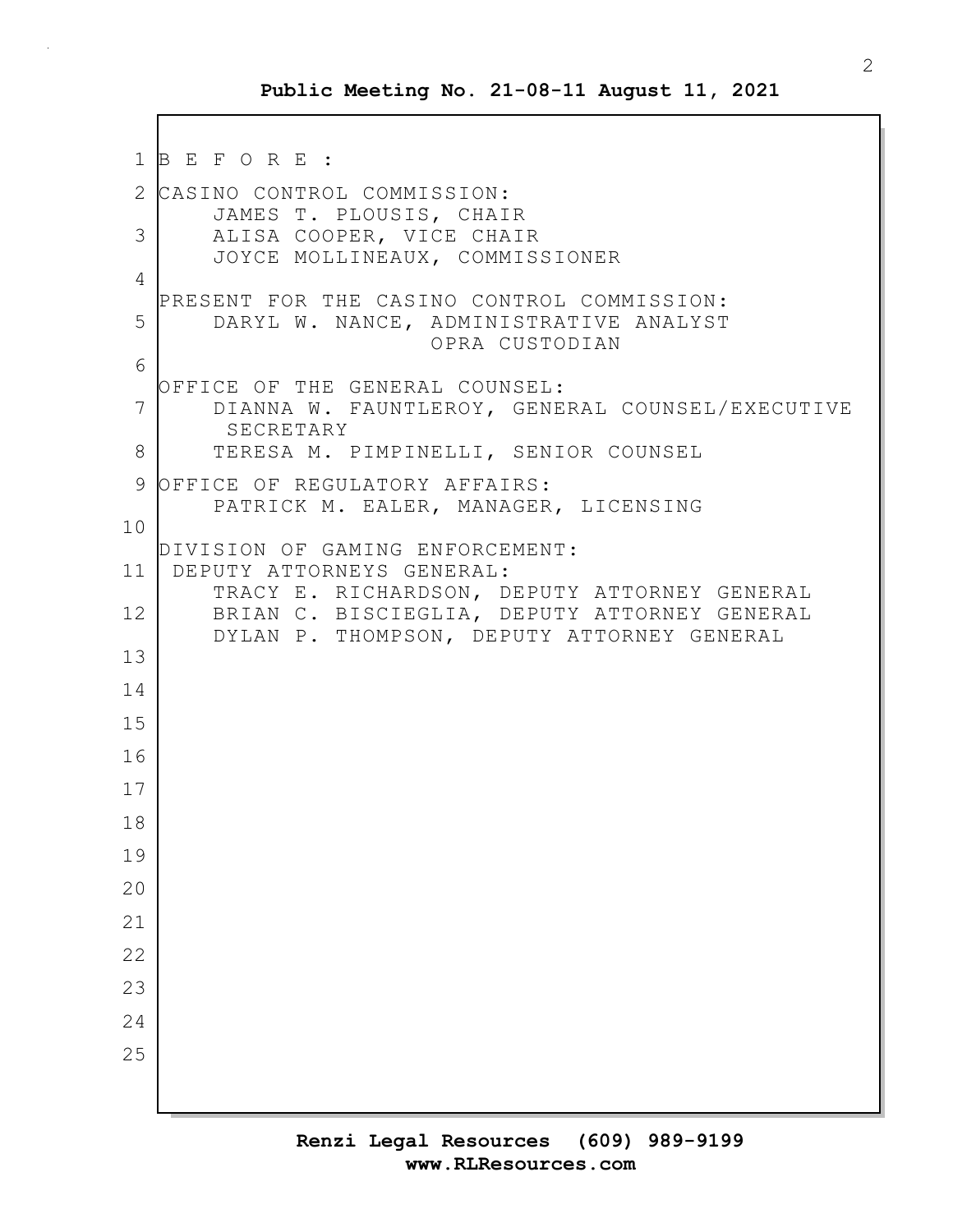1 A P P E A R A N C E S : 2 ITEM NO. 8 DIANNA W. FAUNTLEROY, GENERAL COUNSEL TRACY E. RICHARDSON, DEPUTY ATTORNEY 3 GENERAL PATRICK H. MADAMBA, JR., VICE PRESIDENT 4 LEGAL AFFAIRS AND LEGAL COUNSEL FOR: MARINA DISTRICT DEVELOPMENT 5 COMPANY, LLC, AND MGM RESORTS INTERNATIONAL 6 ITEM NO. 9 DIANNA W. FAUNTLEROY, GENERAL COUNSEL 7 DYLAN P. THOMPSON, DEPUTY ATTORNEY GENERAL BROWNSTEIN, HYATT, FARBER & SCHRECK 8 | PAUL M. O'GARA, ESQ. LOWRY, ESQ. FOR: GOLDEN NUGGET ONLINE GAMING, LLC 9 ITEM NO. 10 DIANNA W. FAUNTLEROY, GENERAL COUNSEL 10 DYLAN P. THOMPSON, DEPUTY ATTORNEY GENERAL BROWNSTEIN, HYATT, FARBER & SCHRECK 11 PAUL M. O'GARA, ESQ. LOWRY, ESQ. FOR: GOLDEN NUGGET ATLANTIC CITY, LLC, 12 AND GOLDEN NUGGET ONLINE GAMING, LLC 13 14 15 16 17 18 19 20 21 22 23 24 25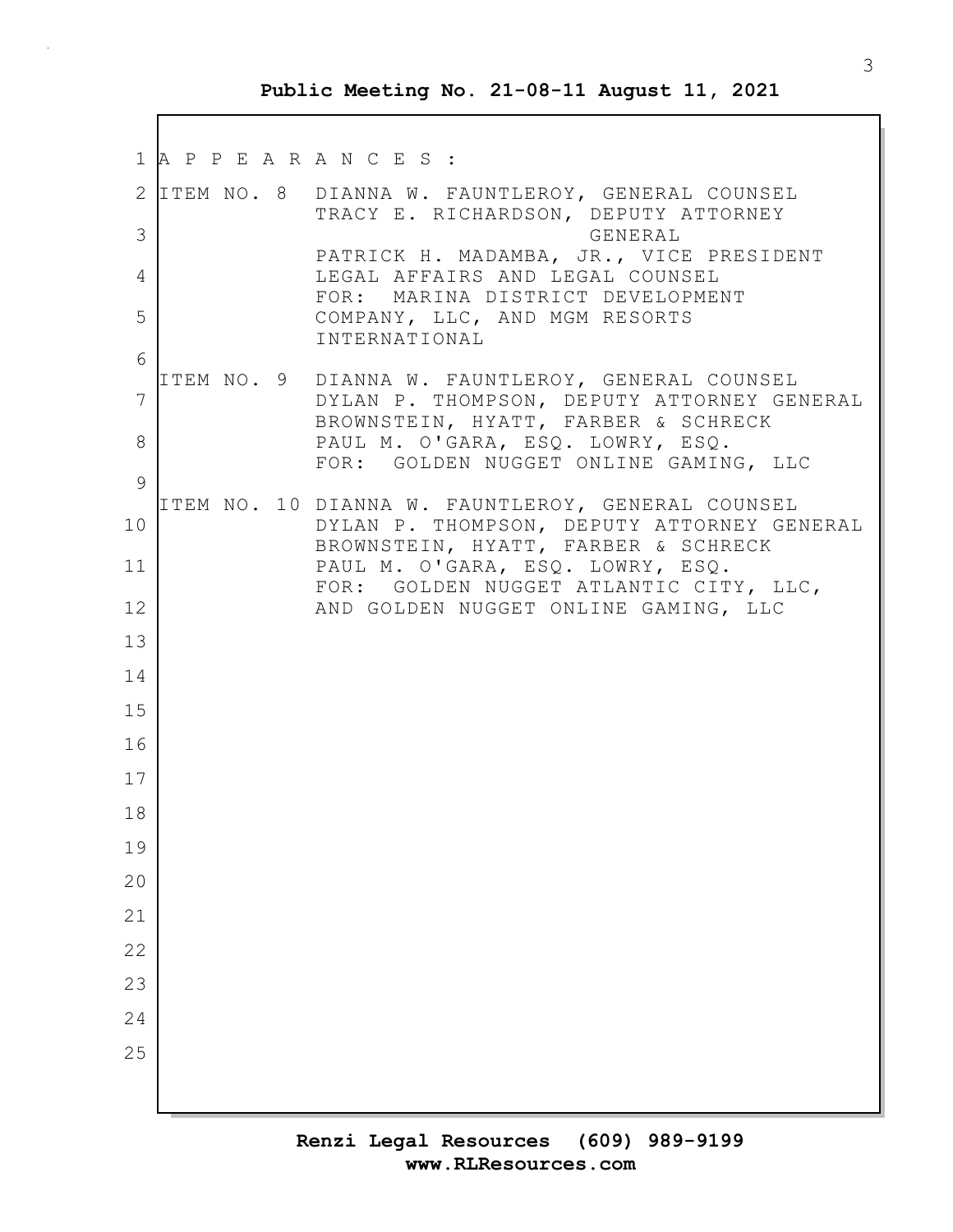1 | AGENDA PUBLIC MEETING NO. 21-01-09 2 AUGUST 11, 2021, 10:31 A.M. 3 ITEM PAGE VOTE 4 1 Ratification of the minutes of the July 9 10 14, 2021, public meeting 5 2 Applications for initial casino key employee licenses: 6 a) David E. Beltran 10 11 b) Marcus W. Dobberfuhl 10 11 7 c) Michael Edwards, Jr. 12 12 d) Catherine N. Grasso 10 11 8 e) Jeffrey Morales 10 11 f) Son G. Nguyen 10 11 9 g) Nicholas R. Scappa 13 13 h) Trinity A. Updegrove 10 11 10 3 Applications for resubmitted casino key 14 15 employee licenses and/or for 11 qualification: a) David A. Brunette 12 b) Apryl Donnelly c) Danielle Fugnitti 13 d) Paul MacCagnano d) Joanne L. McKenzie (a/k/a Joanne L. 14 Abraham, Joanne L. Dwyer) e) Raymond C. Parker 15 f) Ruben A. Santos g) Arlene Shafer 16 h) Alonzo C. Tennant (a/k/a Alonzo C. Hook) 17 i) Mary E. Titus (a/k/a Mary E. McAdams) 4 Approvals through Delegation of Authority 15 18 between July 8, 2021, and August 5, 2021, pursuant to Resolution No. 17-01-11-11-C 19 5 Requests for inactivation of casino key 18 19 employee licenses: 20 a) Gary J. Canning b) Michael A. Doyle 21 c) Lynn Mazer d) Andrew G. Yap 22 6 Consideration of the lapse of casino key 20 21 employee licenses: 23 a) Anthony Celona b) Gary Lambert 24 c) Peter MacPherson 25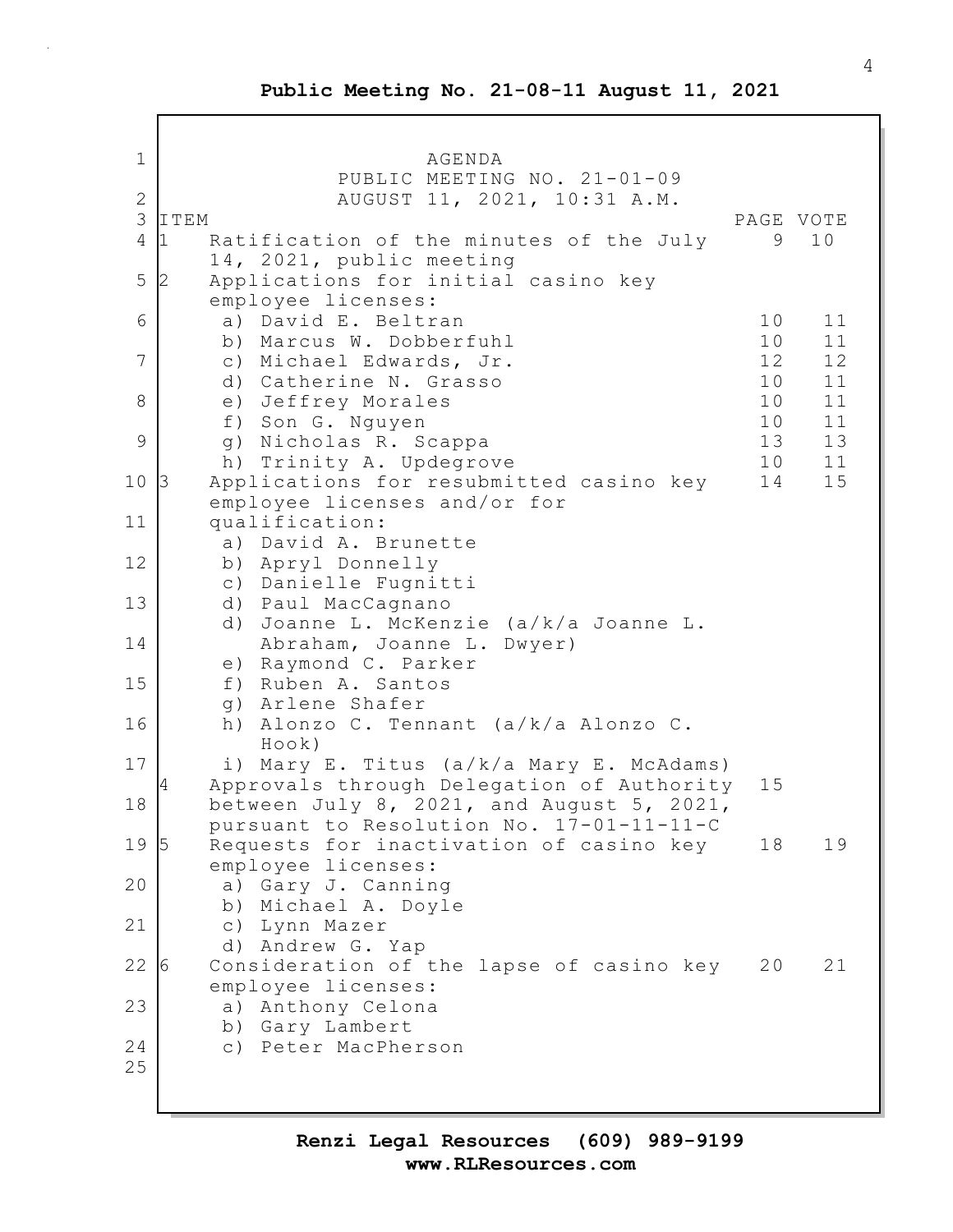$\overline{\Gamma}$ 

| 1            | CONTINUED AGENDA<br>PUBLIC MEETING NO. 21-08-11                                                                       |      |      |
|--------------|-----------------------------------------------------------------------------------------------------------------------|------|------|
| $\mathbf{2}$ | AUGUST 11, 2021, 10:31 a.m.                                                                                           |      |      |
| 3            | ITEM                                                                                                                  | PAGE | VOTE |
| 4            | 7<br>Consideration of the initial                                                                                     | 21   | 23   |
| 5            | application of Christopher Fugnitti,<br>Sr., for a casino key employee license<br>$(DTK 19-000-CK)$                   |      |      |
| 6            | Amended Joint Petition of Marina<br>8<br>District Development Company, LLC, and                                       | 23   | 27   |
| 7            | MGM Resorts International, LLC, for the<br>issuance of a temporary casino key                                         |      |      |
| 8            | employee license to David Feeley<br>pursuant to NJSA 5:12-89(e), NJAC                                                 |      |      |
| 9            | 19:41A-5.3; and a waiver of the<br>residence requirement pursuant to NJSA                                             |      |      |
| 10           | $5:12-89(b)$ 4; and to permit him to<br>assume the duties and exercise the                                            |      |      |
| 11<br>12     | powers of Mid-Atlantic Region Director<br>of Entertainment pending plenary<br>qualification (PRN 2032101)             |      |      |
| 13           | Consideration of the initial casino key<br>9<br>employee licensure and plenary                                        | 27   | 30   |
| 14           | qualification of Warren C. Steven to<br>serve as Vice President of Product and                                        |      |      |
| 15           | Operations for Golden Nugget Online<br>Gaming, LLC                                                                    |      |      |
| 16           | 10<br>Consideration of the plenary<br>qualification of G. Michael Stevens to<br>serve as Director and Audit Committee | 30   | 33   |
| 17           | Member for Golden Nugget Atlantic City,<br>LLC, and Golden Nugget Online Gaming,                                      |      |      |
| 18           | <b>LLC</b>                                                                                                            |      |      |
| 19           | 11<br>Consideration of the resolution to<br>provide for a closed session of the<br>Commission on August 17, 2021      | 34   | 34   |
| 20           |                                                                                                                       |      |      |
| 21           |                                                                                                                       |      |      |
| 22           |                                                                                                                       |      |      |
| 23           |                                                                                                                       |      |      |
| 24           |                                                                                                                       |      |      |
| 25           |                                                                                                                       |      |      |
|              |                                                                                                                       |      |      |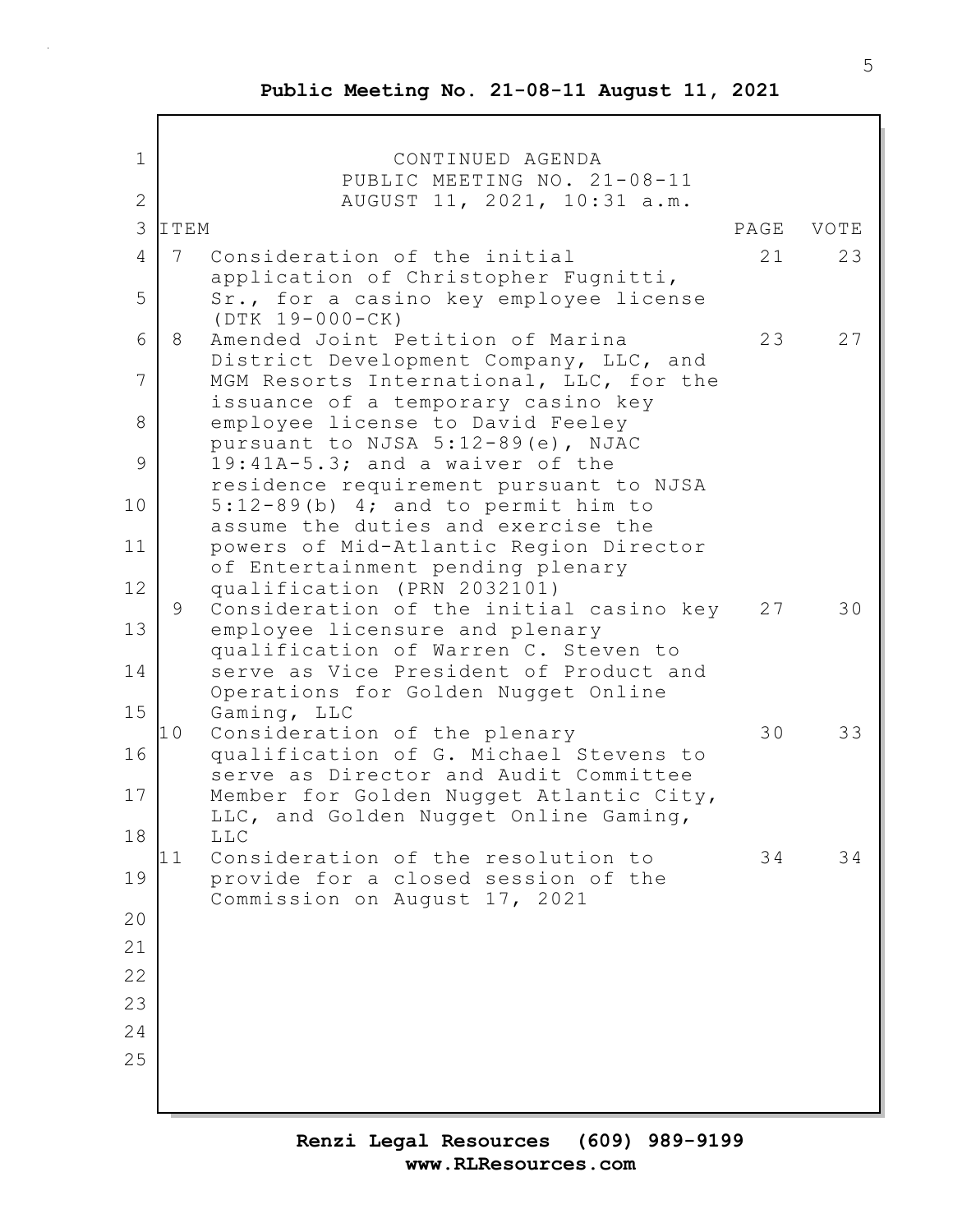|                | 6                                              |                | 8                                               |
|----------------|------------------------------------------------|----------------|-------------------------------------------------|
| 1              | (Public Meeting 21-01-9 was commenced at       | $\mathbf{1}$   | Chairman, Commissioners.                        |
| $\overline{2}$ | $10:30$ a.m.)                                  | 2              | Please answer when I call your name for         |
| 3              | MR. NANCE: Good morning. I'd like to           | 3              | the roll, please.                               |
| 4              | read an opening statement:                     | 4              | Commissioner Mollineaux?                        |
| 5              | This is to advise the general public           | 5              | COMMISSIONER MOLLINEAUX: Present.               |
| 6              | that in compliance with Chapter 231 of the     | 6              | MS. FAUNTLEROY: Vice Chair Cooper?              |
| 7              | public laws of 1975 entitled "Senator Bryon M. | 7              | VICE CHAIR COOPER: Present.                     |
| 8              | Baer Open Public Meeting Act," the New Jersey  | 8              | MS. FAUNTLEROY: And Chairman Plousis?           |
| 9              | Casino Control Commission on December 9th,     | 9              | <b>CHAIR PLOUSIS: Present.</b>                  |
| 10             | 2020, filed with the Secretary of State at the | 10             | MS. FAUNTLEROY: Thank you.                      |
| 11             | State House in Trenton an annual meeting       | 11             | CHAIR PLOUSIS: Before we begin the              |
| 12             | schedule.                                      | 12             | agenda, I would like to take this opportunity   |
| 13             | On December 9th, 2020, copies were             | 13             | to welcome Commissioner Mollineaux to the       |
| 14             | mailed to subscribers.                         | 14             | Commission. We look forward to her years of     |
| 15             | Any member of the public who wish to           | 15             | service and her contribution to the New Jersey  |
| 16             | address the Commission will be given the       | 16             | Casino Control Commission.                      |
| 17             | opportunity to do so before the Commission     | 17             | I would also like to acknowledge the            |
| 18             | adjourns for the day.                          | 18             | retirement of a longtime employee, Jackie       |
| 19             | Please acknowledge the Pledge of               | 19             | Askins who retired at the end of last month     |
| 20             | Allegiance.                                    | 20             | after 34 years of dedicated service to the New  |
| 21             | (The Flag Salute was recited.)                 | 21             | Jersey Casino Control Commission.               |
| 22             | CHAIR PLOUSIS: Good morning. Welcome           | 22             | Throughout her career, Jackie provided          |
| 23             | everyone who is joining us remotely today.     | 23             | critical support to our legal Division, and she |
| 24             | As a measure to mitigate the spread of         | 24             | will be sorely missed. On behalf of the         |
| 25             | COVID-19 and to protect the health and safety  | 25             | Commission, I congratulate Jackie for her years |
|                |                                                |                |                                                 |
|                | $\overline{7}$                                 |                | 9                                               |
| 1              | of meeting participants as well as members of  | 1              | <b>ITEM NO. 1</b>                               |
| $\overline{c}$ | the public interested in the meeting, the      | $\overline{c}$ | of faithful service and wish her a happy and a  |
| 3              | Commission is continuing to use remote         | 3              | healthy retirement.                             |
| 4              | collaboration technology for meeting           | 4              | MS. FAUNTLEROY: Thank you, Mr.                  |
| 5              | participants.                                  | 5              | Chairman.                                       |
| 6              | The public is able to listen through           | 6              | Matters discussed in closed session this        |
| 7              | access provided on the Commission's website as | 7              | morning included employee key license           |
| 8              | well as through our YouTube channel. We will   | 8              | applications, approval of the July 14, 2021,    |
| 9              | accept public comments via e-mail. Public      | 9              | closed-session minutes with an abstention by    |
| 10             | comments can be sent to: Public.comments@ccc.  | 10             | new Commissioner Mollineaux. And approval of    |
| 11             | state.nj.us. I will repeat that. Public        | 11             | hiring of Keisha McCoy James for the position   |
| 12             | comments can be sent to public.comments        | 12             | of Management Assistance -- Assistant, Program  |

13 @ccc.state.nj.us beginning now and any time 14 throughout the meeting, ending at the time of 15 adjournment. 16 This meeting is being transcribed as 17 well as recorded, and minutes will be available 18 on our website in due course. 19 To meeting participant callers, I ask 20 that you follow the instructions provided with 21 the web link or audio call-in code and place 22 your phones on mute until your matter is 13 Compliance and Support Specialist 1 band in the 14 Division of Finance and Business Operations. 15 CHAIR PLOUSIS: Are there any questions 16 or corrections to those minutes? 17 MS. FAUNTLEROY: That was just for the

## 23 called. Also please remember to identify 24 yourself before speaking.

## 25 MS. FAUNTLEROY: Thank you, Mr.

18 closed session, Mr. Chairman. 19 Item No. 1 for your consideration is the 20 ratification of the minutes of the July 14,

- 21 2021, public meeting.
- 22 CHAIR PLOUSIS: Are there any questions
- 23 or corrections to those minutes?
- 24 (No response.)
- 25 CHAIR PLOUSIS: Hearing none, is there a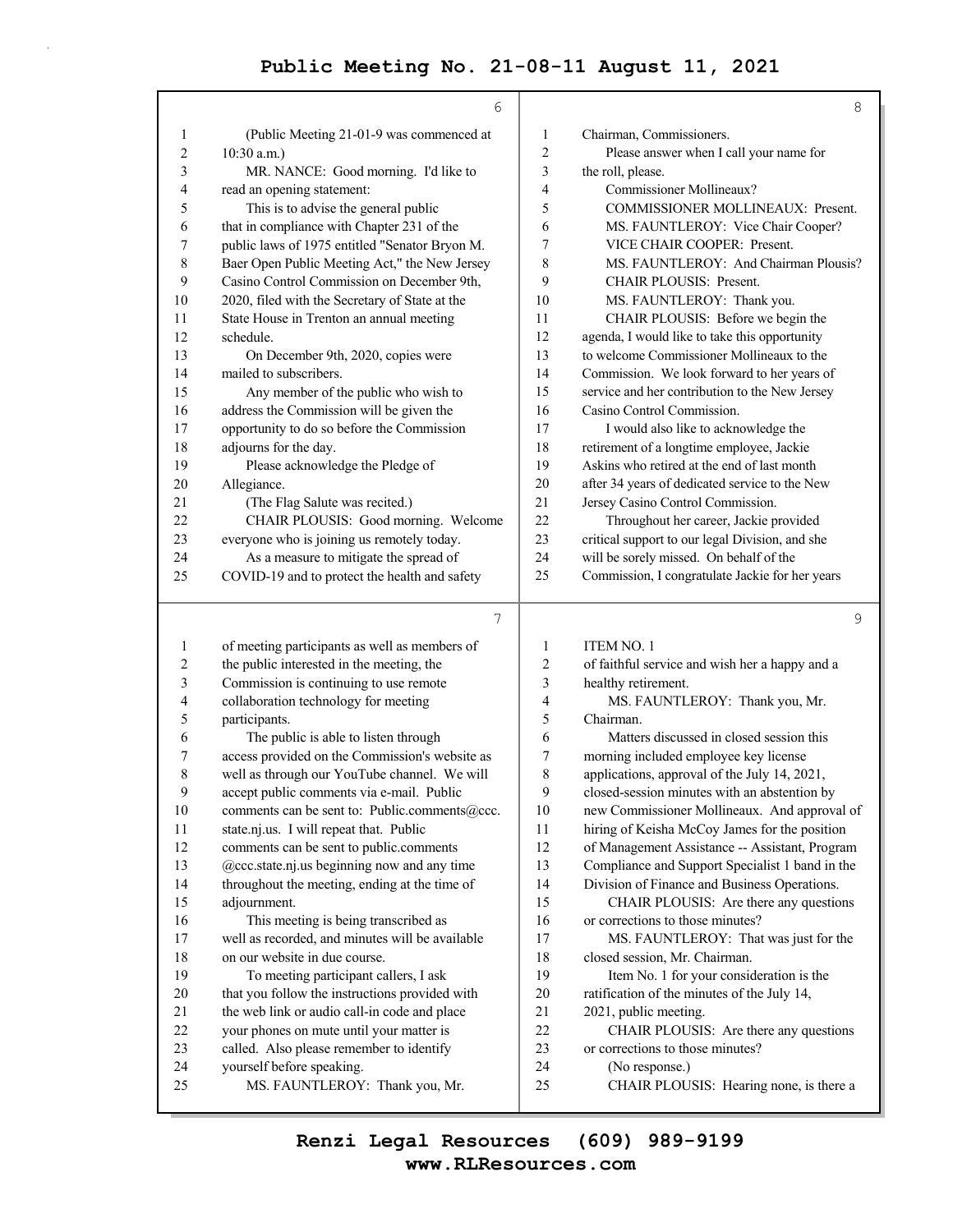|                           | 10                                              |                | 12                                             |
|---------------------------|-------------------------------------------------|----------------|------------------------------------------------|
| 1                         | <b>ITEM NO. 2</b>                               | 1              | ITEM NO. 2                                     |
| $\overline{2}$<br>motion? |                                                 | $\overline{2}$ | 2c is Michael Edwards, Jr. The Division        |
| 3                         | VICE CHAIR COOPER: Mr. Chairman, I move         | 3              | has requested a conference to on this matter.  |
| 4                         | to ratify the minutes of the July 14th, 2021,   | 4              | Staff concurs and recommended that the matter  |
| 5<br>meeting.             |                                                 | 5              | be remanded to the contested-case process.     |
| 6                         | CHAIR PLOUSIS: I'll second that motion.         | 6              | CHAIR PLOUSIS: Are there any questions         |
| 7                         | Any further discussion?                         | 7              | on this matter?                                |
| 8                         | (No response.)                                  | 8              | (No response.)                                 |
| 9                         | CHAIR PLOUSIS: Hearing none, all in             | 9              | CHAIR PLOUSIS: Hearing none, is there a        |
| 10                        | favor, say aye?                                 | 10             | motion?                                        |
| 11                        | (Ayes.)                                         | 11             | VICE CHAIR COOPER: Mr. Chairman, I move        |
| 12                        | CHAIR PLOUSIS: Opposed?                         | 12             | to remand for a hearing the initial casino key |
| 13                        | (No response.)                                  | 13             | employee license application of Michael        |
| 14                        | CHAIR PLOUSIS: Ayes have it.                    | 14             | Edwards, Jr.                                   |
| 15                        | MS. FAUNTLEROY: Okay. Mr. Chairman,             | 15             | CHAIR PLOUSIS: Is there a second?              |
| 16                        | the abstention is noted.                        | 16             | COMMISSIONER MOLLINEAUX: I second the          |
| 17                        | COMMISSIONER MOLLINEAUX: Abstention.            | 17             | motion.                                        |
| 18                        | MS. FAUNTLEROY: Item No. 2 for your             | 18             | CHAIR PLOUSIS: Any further discussion?         |
| 19                        | consideration are applications for initial      | 19             | (No response.)                                 |
| 20                        | casino key employee licenses.                   | 20             | CHAIR PLOUSIS: Hearing none, all in            |
| 21                        | They are identified on the agenda as            | 21             | favor, say aye?                                |
| 22                        | David E. Beltran, Marcus W. Dobberfuhl, Michael | 22             | (Ayes.)                                        |
| 23                        | Edwards, Jr., Catherine N. Grasso, Jeffrey      | 23             | CHAIR PLOUSIS: Opposed?                        |
| 24                        | Morales, Son G. Nguyen, Nicholas R. Scappa, and | 24             | (No response.)                                 |
| 25                        | Trinity A. Updegrove.                           | 25             | CHAIR PLOUSIS: Ayes have it.                   |
|                           | 11                                              |                | 13                                             |

| 1              | ITEM NO. 2                                      | 1              | ITEM NO. 2                                     |
|----------------|-------------------------------------------------|----------------|------------------------------------------------|
| 2              | With respect to the items other than C          | $\overline{c}$ | MS. FAUNTLEROY: Thank you.                     |
| 3              | and G, staff has reviewed those, the Division   | 3              | 2g, Nicholas R. Scappa. Staff                  |
| $\overline{4}$ | has recommended that those initial casino key   | 4              | recommends that the Commission remand this     |
| 5              | employee licenses be granted and staff concurs. | 5              | matter to the contested-case process for       |
| 6              | I will call Mr. Edwards' and Mr.                | 6              | further inquiry.                               |
| 7              | Scappa's matters separately.                    | 7              | CHAIR PLOUSIS: Are there any questions         |
| 8              | CHAIR PLOUSIS: Are there any questions          | 8              | on this matter?                                |
| 9              | on any of these matters?                        | 9              | (No response.)                                 |
| 10             | (No response.)                                  | 10             | CHAIR PLOUSIS: Hearing none, is there a        |
| 11             | CHAIR PLOUSIS: Hearing none, is there a         | 11             | motion?                                        |
| 12             | motion?                                         | 12             | VICE CHAIR COOPER: Mr. Chairman, I move        |
| 13             | VICE CHAIR COOPER: Mr. Chairman, I move         | 13             | to remand for a hearing the initial casino key |
| 14             | to grant the six initial casino key employee    | 14             | employee license application of Nicholas R.    |
| 15             | licenses.                                       | 15             | Scappa and extend his temporary casino key     |
| 16             | CHAIR PLOUSIS: Is there a second?               | 16             | employee license to September 15th, 2021.      |
| 17             | COMMISSIONER MOLLINEAUX: I second the           | 17             | CHAIR PLOUSIS: Is there a second?              |
| 18             | motion.                                         | 18             | COMMISSIONER MOLLINEAUX: Mr. Chairman,         |
| 19             | CHAIR PLOUSIS: Any further discussion?          | 19             | I second the motion.                           |
| 20             | (No response.)                                  | 20             | CHAIR PLOUSIS: Any further discussion?         |
| 21             | CHAIR PLOUSIS: Hearing none, all in             | 21             | (No response.)                                 |
| 22             | favor, say aye?                                 | 22             | CHAIR PLOUSIS: Hearing none, all in            |
| 23             | (Ayes.)                                         | 23             | favor, say aye?                                |
| 24             | CHAIR PLOUSIS: Ayes have it.                    | 24             | (Ayes.)                                        |
| 25             | MS. FAUNTLEROY: Thank you.                      | 25             | CHAIR PLOUSIS: Opposed?                        |
|                |                                                 |                |                                                |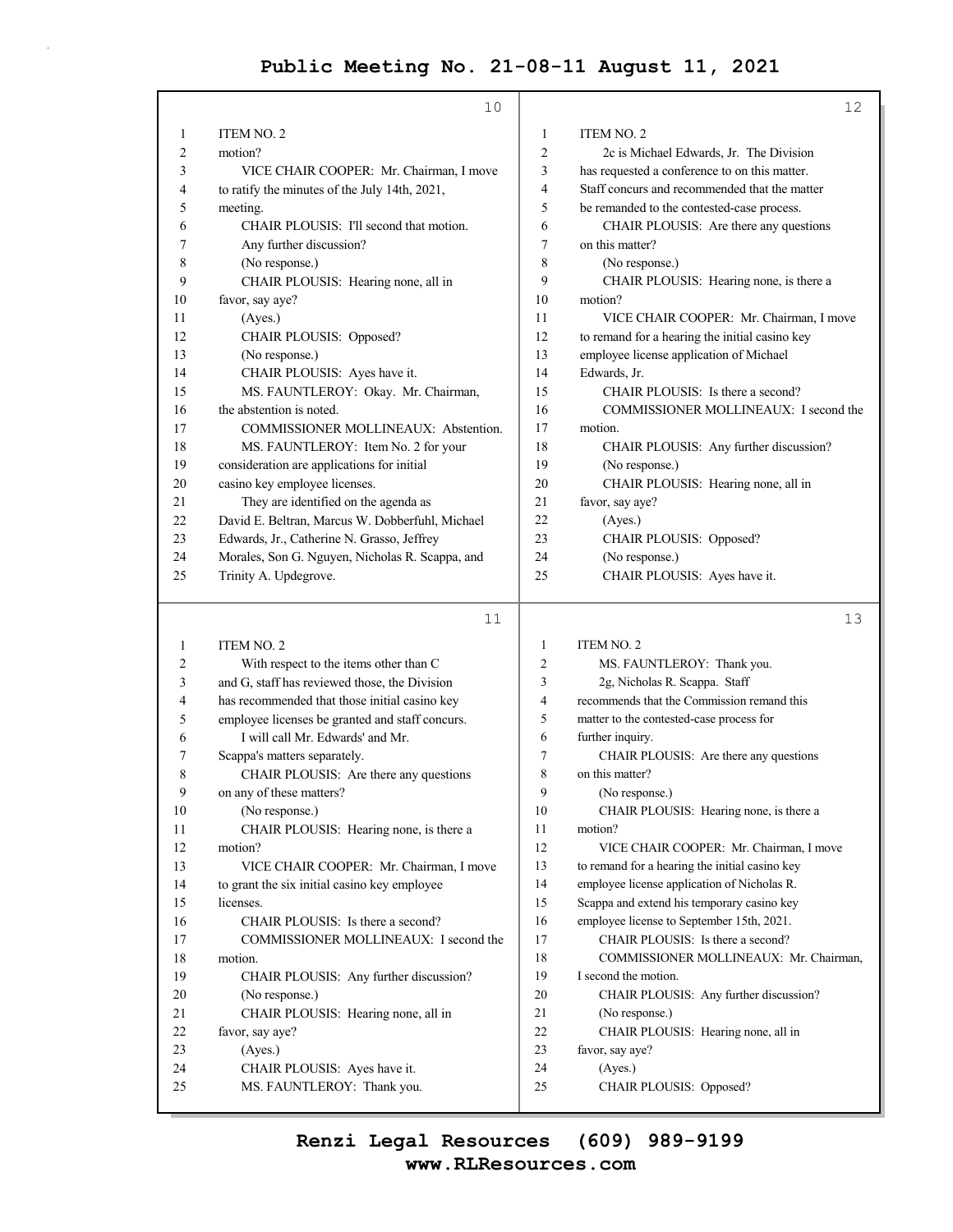|                         | 14                                              |                         | 16                                                                              |
|-------------------------|-------------------------------------------------|-------------------------|---------------------------------------------------------------------------------|
| 1                       | <b>ITEM NO. 3</b>                               | 1                       | ITEM NO. 4                                                                      |
| $\overline{\mathbf{c}}$ | (No response.)                                  | $\overline{\mathbf{c}}$ | Control Commission Licensing and Financial                                      |
| 3                       | CHAIR PLOUSIS: Ayes have it.                    | 3                       | <b>Evaluation Manager.</b>                                                      |
| 4                       | MS. FAUNTLEROY: Thank you.                      | 4                       | Good morning, Chairman Plousis, Vice                                            |
| 5                       | Item No. 3 are applications for                 | 5                       | Chair Cooper, and Commissioner Mollineaux.                                      |
| 6                       | resubmitted casino key employee licenses and/or | 6                       | Between July 8, and August 5, 2021, the                                         |
| 7                       | for qualification.                              | 7                       | staff of the Commission's regulatory affairs                                    |
| 8                       | They include: David A. Brunette, Apryl          | 8                       | Division granted the following approvals via                                    |
| 9                       | Donnelly, Danielle Fugnitti, Paul MacCagnano,   | 9                       | Delegated Authority:                                                            |
| 10                      | Joanne L. McKenzie, also known as Joanne L.     | 10                      | On July 12, 2021, temporary key employee                                        |
| 11                      | Abraham and Joanne L. Dwyer, Raymond C. Parker, | 11                      | licenses were granted to Milton E. Hendrix for                                  |
| 12                      | Ruben A. Santos, Arlene Shafer, Alonzo C.       | 12                      | an assistant security manager position at                                       |
| 13                      | Tennant, also known as Alonzo C. Hook, Mary E.  | 13                      | Borgata, and May Montemayor for a dual-rate                                     |
| 14                      | Titus, also known as Mary E. McAdams.           | 14                      | surveillance supervisor position at Ocean                                       |
| 15                      | The Division as reviewed each of these          | 15                      | Casino.                                                                         |
| 16                      | resubmissions and recommends that they be       | 16                      | On July 15, 2021, temporary key employee                                        |
| 17                      | granted.                                        | 17                      | licenses were granted to Kenny M. Cao for a                                     |
| 18                      | Staff has done the same and concurs with        | 18                      | dual-rate table games assistant shift manager                                   |
| 19                      | those recommendations and ask that you grant    | 19                      | position at Ocean Casino, Dina N. Capaldi for                                   |
| 20                      | the ten resubmitted casino key employee         | 20                      | an assistant security manager position at                                       |
| 21                      | licenses named.                                 | 21                      | Borgata, Katara A. Daidone for a casino cashier                                 |
| 22                      | CHAIR PLOUSIS: Are there any questions          | 22                      | supervisor position at Caesars Atlantic City,                                   |
| 23                      | on any of these matters?                        | 23                      | Mark J. Katz for a controller finance position                                  |
| 24                      | (No response.)                                  | 24                      | at Bally's Atlantic City, Clinton J. McNally                                    |
| 25                      | CHAIR PLOUSIS: Hearing none, is there a         | 25                      | for director of product position at Resorts                                     |
|                         | 15                                              |                         | 17                                                                              |
|                         |                                                 |                         |                                                                                 |
| 1                       | ITEM NO. 4                                      | 1                       | <b>ITEM NO. 4</b>                                                               |
| 2                       | motion?                                         | 2                       |                                                                                 |
| 3                       | VICE CHAIR COOPER: Mr. Chairman, I move         | 3                       | Digital, Ram G. Punjabi for a casino cage                                       |
| 4                       | to grant the ten resubmitted casino key         | 4                       | supervisor position at Hard Rock Atlantic City,                                 |
| 5                       | employee licenses.                              | 5                       | and Christopher R. Witt for an assistant                                        |
| 6                       | CHAIR PLOUSIS: Is there a second?               | 6                       | security manager position at Borgata.<br>On July 21, 2021, temporary casino key |
| 7                       | COMMISSIONER MOLLINEAUX: Mr. Chairman,          | 7                       | employee licenses were granted to Yan M.                                        |
| 8                       | I second the motion.                            | 8                       | DeDomenicis for a dual-rate table games                                         |
| 9                       | CHAIR PLOUSIS: Any further discussion?          | 9                       | supervisor/pit manager position at Hard Rock                                    |
| 10                      | (No response.)                                  | 10                      | Atlantic City, Karen B. Librone for a dual-rate                                 |
| 11                      | CHAIR PLOUSIS: Hearing none, all in             | 11                      | surveillance operator/shift manager position at                                 |
| 12                      | favor, say aye?                                 | 12                      | Hard Rock Atlantic City, Simon Mei for an                                       |
| 13                      | (Ayes.)                                         | 13                      | assistant security manager position at Borgata,                                 |
| 14                      | CHAIR PLOUSIS: Opposed?                         | 14                      | and Thomas A. Schaedel, Jr., for a dual-rate                                    |
| 15                      | (No response.)                                  | 15                      | table games or supervisor position/pit manager                                  |
| 16                      | CHAIR PLOUSIS: Ayes have it.                    | 16                      | for a Hard Rock -- for Hard Rock Atlantic City.                                 |
| 17                      | MS. FAUNTLEROY: Thank you.                      | 17                      | On July 27, 2021, the temporary casino                                          |
| $18\,$                  | Item No. 4 are approvals through                | 18                      | key employee license was granted to Irish M.                                    |
| 19                      | Delegation of Authority between July 8, 2021,   | 19                      | Leyva for a dual-rate assistant table game                                      |
| 20                      | and August 5, 2021, pursuant to Resolution No.  | 20                      | shift manager position at Ocean Casino.                                         |
| 21                      | 17-01-11-11-C.                                  | 21                      | On July 28, 2021, a temporary casino key                                        |
| $22\,$                  | Patrick Ealer, Manager, will review             | 22                      | employee license was granted to Antonietta Ruch                                 |
| 23                      | those matters with you; however, no action is   | 23                      | for an assistant security manager position at                                   |
| 24                      | required on your part at this time.             | 24<br>25                | Borgata.<br>And finally, on July 30, 2021, temporary                            |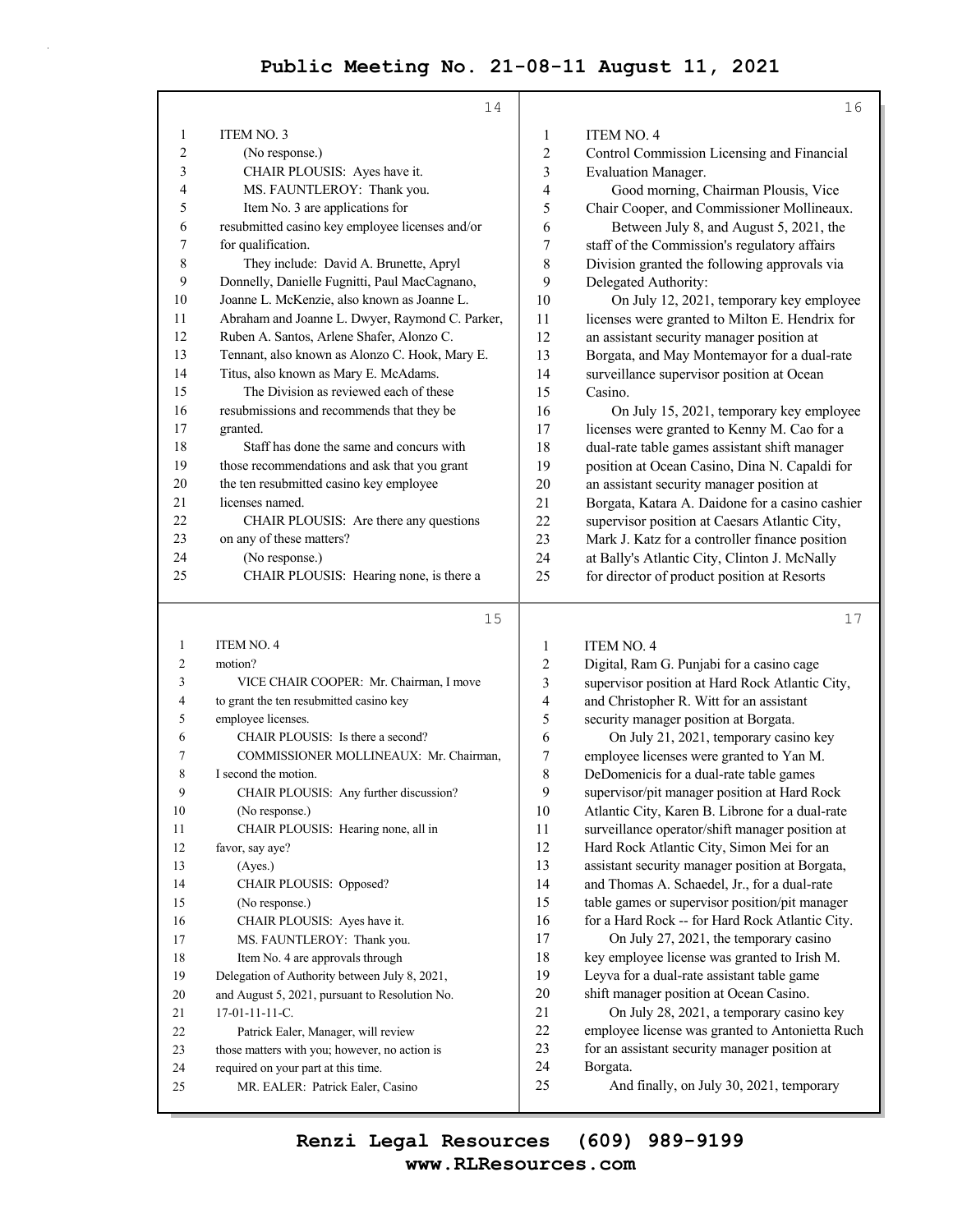|                | 18                                             |                | 20                                              |
|----------------|------------------------------------------------|----------------|-------------------------------------------------|
|                |                                                |                |                                                 |
| 1              | ITEM NO. 5                                     | 1              | <b>ITEM NO. 6</b>                               |
| 2              | casino key employee licenses were granted to   | 2              | CHAIR PLOUSIS: Opposed?                         |
| 3              | Edward Burns for a dual-rate table games floor | 3              | (No response.)                                  |
| 4              | supervisor/pit manager position at Hard Rock   | 4              | CHAIR PLOUSIS: Ayes have it.                    |
| 5              | Atlantic City, Tony Fung for a dual-rate table | 5              | MR. EALER: Thank you.                           |
| 6              | games floor supervisor/pit manager position    | 6              | MS. FAUNTLEROY: Thank you.                      |
| 7              | also at Hard Rock Atlantic City, and Flint     | 7              | Item No. 6 is consideration of the              |
| 8              | Leary for a count team supervisor position at  | 8              | lapsing of casino key employee licenses.        |
| 9              | Hard Rock Atlantic City.                       | 9              | Again, Mr. Ealer?                               |
| 10             | This shall memorialize the noted               | 10             | MR. EALER: Thank you.                           |
| 11             | approvals that were granted via Delegated      | 11             | Patrick Ealer here.                             |
| 12             | Authority during this period, and no further   | 12             | At this time there are three individuals        |
| 13             | Commission action is required.                 | 13             | for your consideration to lapse their casino    |
| 14             | Thank you.                                     | 14             | key employee license. In these cases the        |
| 15             | MS. FAUNTLEROY: Thank you.                     | 15             | casino key employee license review application  |
| 16             | Item No. 5 are requests for inactivation       | 16             | filing deadline has passed and the individual   |
| 17             | of casino key employee licenses.               | 17             | had not filed a casino key employee license     |
| 18             | Again I will refer to Mr. Ealer to             | 18             | review application or requested to be placed on |
| 19             | review those matters with you.                 | 19             | the approved inactive list.                     |
| 20             | MR. EALER: Good morning again. Patrick         | 20             | Based on these facts, staff recommends          |
| 21             | Ealer, Casino Control Commission Licensing and | 21             | that the casino key employee licenses of        |
| 22             | Financial Evaluation Manager.                  | 22             | Anthony P. Celona, Gary T. Lambert, and Peter   |
| 23             | In lieu of filing a casino key employee        | 23             | I. MacPherson be deemed to have lapsed.         |
| 24             | license review application, the following four | 24             | CHAIR PLOUSIS: Are there any questions          |
| 25             | individuals have requested to be placed on the | 25             | regarding these matters?                        |
|                |                                                |                |                                                 |
|                | 19                                             |                | 21                                              |
| 1              | ITEM NO. 5                                     | $\mathbf{1}$   | <b>ITEM NO. 7</b>                               |
| 2              | casino key employee approved inactive list for | $\overline{c}$ | (No response.)                                  |
| 3              | a period up to five years.                     | 3              | CHAIR PLOUSIS: Hearing none, is there a         |
| 4              | They are: Gary J. Canning, Michael A.          | 4              | motion?                                         |
| 5              | Doyle, Lynn M. Mazer, and Andrew G. Yap.       | 5              | VICE CHAIR COOPER: Mr. Chairman, I move         |
| 6              | Commission staff has reviewed these            | 6              | to find that the three casino key employee      |
| 7              | requests and recommends granting the requested | 7              | licenses lapsed pursuant to NJAC 19:41A-6.1(f)  |
| 8              | relief.                                        | 8              | of the regulations.                             |
| $\overline{9}$ | CHAIR PLOUSIS: Are there any questions         | 9              | CHAIR PLOUSIS: Is there a second?               |
| 10             | on any of these matters?                       | 10             | COMMISSIONER MOLLINEAUX: Mr. Chairman,          |
| 11             | (No response.)                                 | 11             | I second the motion.                            |
| 12             | CHAIR PLOUSIS: Hearing none, is there a        | 12             | CHAIR PLOUSIS: Any further discussion?          |
| 13             | motion?                                        | 13             | (No response.)                                  |
| 14             | VICE CHAIR COOPER: Mr. Chairman, I move        | 14             | CHAIR PLOUSIS: Hearing none, all in             |
| 15             | to grant the requested relief and order that   | 15             | favor, say aye?                                 |
| 16             | the four casino key employee licenses be       | 16             | (Ayes.)                                         |
| 17             | inactivated.                                   | 17             | CHAIR PLOUSIS: Opposed?                         |
| 18             | CHAIR PLOUSIS: Is there a second?              | 18             | (No response.)                                  |
| 19             | COMMISSIONER MOLLINEAUX: Mr. Chairman,         | 19             | CHAIR PLOUSIS: Ayes have it.                    |

20 I second the motion. 21 CHAIR PLOUSIS: Any further discussion? 22 (No response.) 23 CHAIR PLOUSIS: Hearing none, all in 24 favor, say aye? 25 (Ayes.) 20 MR. EALER: Thank you. 21 MS. FAUNTLEROY: Thank you. 22 Item No. 7 is consideration of the 23 initial application of Christopher Fugnitti, 24 Sr., for a casino key employee license. 25 Senior Counsel Teresa Pimpinelli will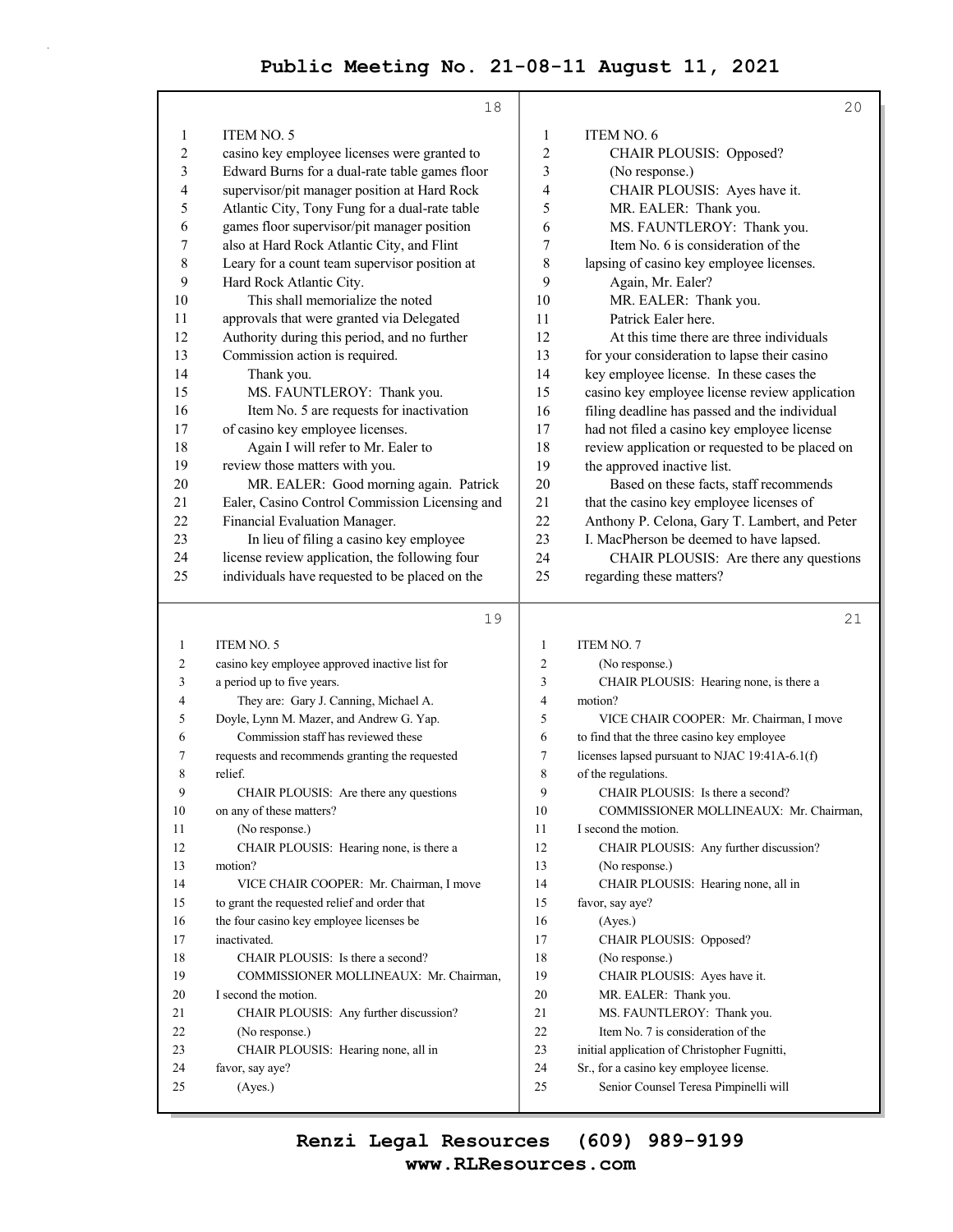|           | 22                                              |    | 24                                                                                          |
|-----------|-------------------------------------------------|----|---------------------------------------------------------------------------------------------|
| 1         | <b>ITEM NO. 7</b>                               | 1  | ITEM NO. 8                                                                                  |
| 2         | address that matter with you.                   | 2  | and MGM Resorts International, LLC, for the                                                 |
| 3         | MS. PIMPINELLI: Good morning, Chairman          | 3  | issuance of a temporary casino key employee                                                 |
| 4         | and Commissioners. This is Teresa Pimpinelli,   | 4  | license to David Feeley, pursuant to NJSA                                                   |
| 5         | Senior Counsel appearing for the Commission.    | 5  | 5:12-89(e), NJAC 19:41A-5.3 and a waiver of the                                             |
| 6         | For your consideration is the initial           | 6  | residency requirement pursuant to NJSA                                                      |
| 7         | application of Christopher Fugnitti, Sr., for   | 7  | 5:12-89b(4); and to permit him to assume the                                                |
| $\,$ $\,$ | his casino key employee license.                | 8  | duties and exercise the powers of Mid-Atlantic                                              |
| 9         | You have staff memo on this matter. Mr.         | 9  | Region Director of Entertainment, pending his                                               |
| 10        | Fugnitti was advised of today's meeting.        | 10 | plenary qualification.                                                                      |
| 11        | I believe Brian Biscieglia is here on           | 11 | This matter is coming before you as a                                                       |
| 12        | behalf of the Division.                         | 12 | result of an amended petition, PRN 2032101 that                                             |
| 13        | MR. BISCIEGLIA: Yes. Good morning,              | 13 | was dated August 3, 2021. The original                                                      |
| 14        | Chair, Commissioners.                           | 14 | petition was filed July 22, 2021, on behalf of                                              |
| 15        | The Commission is in receipt of the             | 15 | Marina District Development Company, also known                                             |
| 16        | Division's July 29, 2021, supplemental letter   | 16 | as Borgata.                                                                                 |
| 17        | report in which it was explained that the       | 17 | The Amended Petition included the                                                           |
| 18        | Applicant has resolved the tax issues that      | 18 | request relative to MGM Resorts International                                               |
| 19        | caused the Division to request a conference,    | 19 | seeking Mr. Feeley's temporary qualification                                                |
| 20        | and that he has satisfied all resulting         | 20 | for the position identified.                                                                |
| 21        | liabilities.                                    | 21 | I believe counsel is on the line, and I                                                     |
| 22        | As a result, the Division filed a               | 22 | would ask that they proceed.                                                                |
| 23        | supplemental report recommending grant and will | 23 | MR. MADAMBA: Good morning, Chair                                                            |
| 24        | answer any questions that you may have.         | 24 | Plousis, members of the Commission. Pat                                                     |
| 25        | Thank you.                                      | 25 | Madamba, Senior Vice President and Legal                                                    |
|           |                                                 |    |                                                                                             |
|           |                                                 |    |                                                                                             |
|           | 23                                              |    | 25                                                                                          |
| 1         | ITEM NO. 8                                      | 1  | ITEM NO. 8                                                                                  |
| 2         | CHAIR PLOUSIS: Are there any questions          | 2  | Counsel for MGM Resorts International and                                                   |
| 3         | for counsel on this matter?                     | 3  | Marina District Development Company.                                                        |
| 4         | (No response.)                                  | 4  | And on behalf of MGM, Marina District                                                       |
| 5         | CHAIR PLOUSIS: Hearing none, is there a         | 5  | Development Company and Mr. Feeley, I've                                                    |
| 6         | motion?                                         | 6  | reviewed the draft resolution. It's fine in                                                 |
| 7         | VICE CHAIR COOPER: Mr. Chairman, I move         | 7  | form and substance. We ask that you grant                                                   |
| 8         | to grant the initial application of             | 8  | temporary qualification and the key license --                                              |
| 9         | Christopher -- Christopher Fugnitti, Sr., for a | 9  | temp key license to Mr. Feeley as well as                                                   |
| 10        | casino key employee license.                    | 10 | waiver of the residency requirement.                                                        |
| 11        | CHAIR PLOUSIS: Is there a second?               | 11 | Thank you.                                                                                  |
| 12        | COMMISSIONER MOLLINEAUX: Mr. Chairman,          | 12 | MS. RICHARDSON: Good morning, Chairman                                                      |
| 13        | I second the motion.                            | 13 | and Commissioners. Tracy Richardson for the                                                 |
| 14        | CHAIR PLOUSIS: Any further discussion?          | 14 | Division of Gaming Enforcement.                                                             |
| 15        | (No response.)                                  | 15 | We filed our response of no objection to                                                    |
| 16        | CHAIR PLOUSIS: Hearing none, all in             | 16 |                                                                                             |
| 17        | favor, say aye?                                 | 17 | the request for a temporary casino key employee                                             |
| 18        | (Ayes.)                                         | 18 | license as well as qualification for David<br>Feeley as a Mid-Atlantic Region Entertainment |
| 19        | CHAIR PLOUSIS: Opposed?                         | 19 | Director for MDDC.                                                                          |
| 20        | (No response.)                                  | 20 | And we also did not file an objection to                                                    |
| 21        | CHAIR PLOUSIS: Ayes have it.                    | 21 | waiver of the residency requirement as there is                                             |
| 22        | MR. BISCIEGLIA: Thank you.                      | 22 | an entertainment position in a supervisory                                                  |
| 23        | MS. FAUNTLEROY: Thank you.                      | 23 | capacity that remains on site at the Borgata in                                             |
| 24        | Item No. 8 is the Amended Joint Petition        | 24 | Atlantic City.                                                                              |
| 25        | of Marina District Development Company, LLC,    | 25 | We've also reviewed the draft resolution                                                    |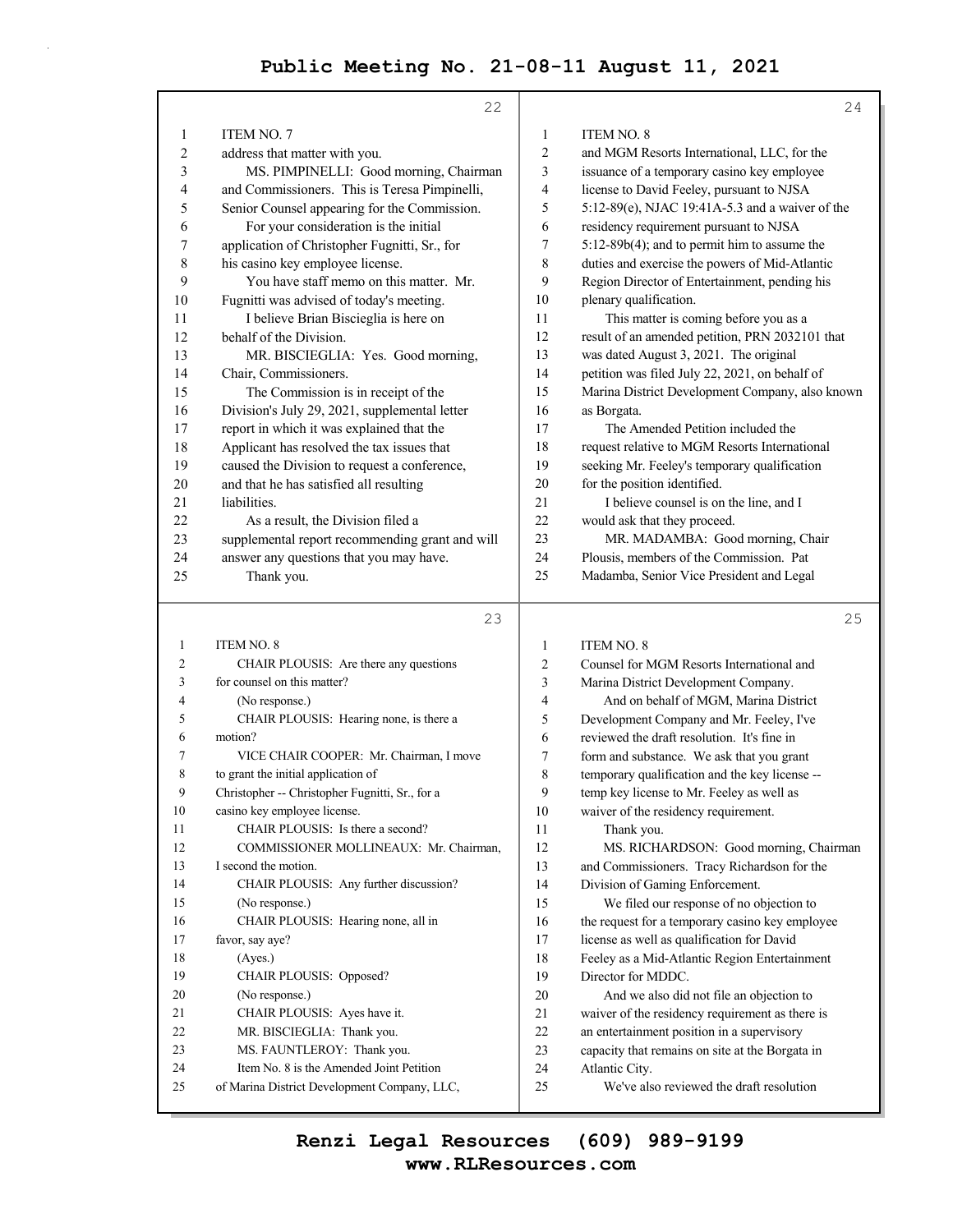|                         | 26                                              |                  | 28                                              |
|-------------------------|-------------------------------------------------|------------------|-------------------------------------------------|
| 1                       | <b>ITEM NO. 8</b>                               | 1                | <b>ITEM NO. 9</b>                               |
| $\overline{c}$          | and have no objections.                         | $\sqrt{2}$       | relative to Golden Nugget Online Gaming that    |
| 3                       | Thank you.                                      | 3                | was held on November 24, 2020, at which time    |
| 4                       | CHAIR PLOUSIS: Are there any questions          | 4                | you granted Mr. Steven a temporary casino key   |
| 5                       | for counsel?                                    | 5                | employee license and temporary qualification.   |
| 6                       | (No response.)                                  | 6                | The matter is now before you for plenary        |
| 7                       | CHAIR PLOUSIS: Hearing none, is there a         | $\boldsymbol{7}$ | determination. And I do believe that counsel    |
| 8                       | motion?                                         | 8                | is present and can speak to the matter          |
| 9                       | VICE CHAIR COOPER: Mr. Chairman, I move         | 9                | directly.                                       |
| 10                      | to approve the Amended and Restated Petition    | 10               | MR. O'GARA: Yes. Good morning,                  |
| 11                      | and issue a temporary casino key employee       | 11               | Chairman and Commissioners. Paul O'Gara,        |
| 12                      | license to David Feeley pursuant to NJSA        | 12               | Brownstein, Hyatt, Farber Schreck for           |
| 13                      | 5:12-89(e), and NJSA [sic] 19:41A-5.3 and to    | 13               | Petitioners.                                    |
| 14                      | permit him to assume the duties and exercise    | 14               | Miss Fauntleroy has detailed for you the        |
| 15                      | the powers of Mid-Atlantic Region Director of   | 15               | procedural history. We have had an opportunity  |
| 16                      | Entertainment for Marina District Development   | 16               | to review the draft resolution and find it in   |
| 17                      | Company, LLC, and MGM Resorts International,    | 17               | order, and the Division has reported favorably. |
| 18                      | LLC, pending plenary qualification in           | 18               | We ask that you adopt the draft                 |
| 19                      | accordance with the conditions contained in     | 19               | resolution and grant plenary qualification and  |
| 20                      | NJSA 5:12-85.1 and NJAC 13:69C-2.7;             | 20               | casino key employee licensure with residency    |
| 21                      | Further, grant the Petitioner's request         | 21               | waiver to Mr. Steven.                           |
| 22                      | to waive the residency requirement as provided  | 22               | Thank you.                                      |
| 23                      | for in NJSA 5:12-89b(4).                        | 23               | MR. THOMPSON: Good morning, Chairman            |
| 24                      | CHAIR PLOUSIS: Is there a second?               | 24               | and members of the Commission. This is Deputy   |
| 25                      | COMMISSIONER MOLLINEAUX: Mr. Chairman,          | 25               | Attorney General Dylan Thompson on behalf of    |
|                         |                                                 |                  |                                                 |
|                         | 27                                              |                  | 29                                              |
| 1                       | ITEM NO. 9                                      | 1                | ITEM NO. 9                                      |
| $\overline{\mathbf{c}}$ | I second the motion.                            | $\overline{2}$   | the Division of Gaming Enforcement.             |
| 3                       | CHAIR PLOUSIS: Any further discussion?          | 3                | The Division filed a letter report on           |
| 4                       | (No response.)                                  | 4                | August 4th, 2021 recommending that Warren C.    |
| 5                       | CHAIR PLOUSIS: Hearing none, roll call          | 5                | Steven be plenary qualified and granted a       |
| 6                       | vote?                                           | 6                | casino key employee license.                    |
| 7                       | MS. FAUNTLEROY: Commissioner                    | 7                | The Division has also reviewed the draft        |
| 8                       | Mollineaux?                                     | 8                | resolution and has no objections.               |
| 9                       | COMMISSIONER MOLLINEAUX: Yes.                   | 9                | CHAIR PLOUSIS: Thank you.                       |
| 10                      | MS. FAUNTLEROY: Vice Chair Cooper?              | 10               | Are there any questions for counsel?            |
| 11                      | VICE CHAIR COOPER: Yes.                         | 11               | (No response.)                                  |
| 12                      | MS. FAUNTLEROY: And Chairman Plousis?           | 12               | CHAIR PLOUSIS: Hearing none, is there a         |
| 13                      | CHAIR PLOUSIS: Yes.                             | 13               | motion?                                         |
| 14                      | MS. FAUNTLEROY: Thank you.                      | 14               | VICE CHAIR COOPER: Mr. Chairman, I move         |
| 15                      | Item No. 9 is the consideration of the          | 15               | to adopt the draft resolution and:              |
| 16                      | initial casino key employee licensure and       | 16               | A, grant an initial casino key employee         |
| 17                      | plenary qualification of Warren C. Steven to    | 17               | license to Warren C. Steven pursuant to NJSA    |
| 18                      | serve as Vice President of Product and          | 18               | 5:12-89b, NJSA 5:12-89(e), and NJAC 19:41A-5.3; |
| 19                      | Operations for Golden Nugget Online Gaming,     | 19               | And, B, also find Mr. Steven qualified          |
| 20                      | LLC.                                            | $20\,$           | to serve as Vice President of Product and       |
| 21                      | This matter was originally brought to           | 21               | Operations for Golden Nugget Online Gaming,     |
| 22                      | your attention by Petition PRN 2252003. That    | 22               | LLC, and Golden Nugget Online Gaming, LLC, in   |
| 23                      | was dated August 12, 2020, and amended and      | 23               | accordance with NJSA 5:12-85.1 and NJSA         |
| 24                      |                                                 |                  |                                                 |
|                         | restated September 28, 2020. The matter was     | 24               | 5:12-89b, and NJAC 13:69C-2.7;                  |
| 25                      | initially addressed by you at a special meeting | 25               | And C, also find that Mr. Steven is not         |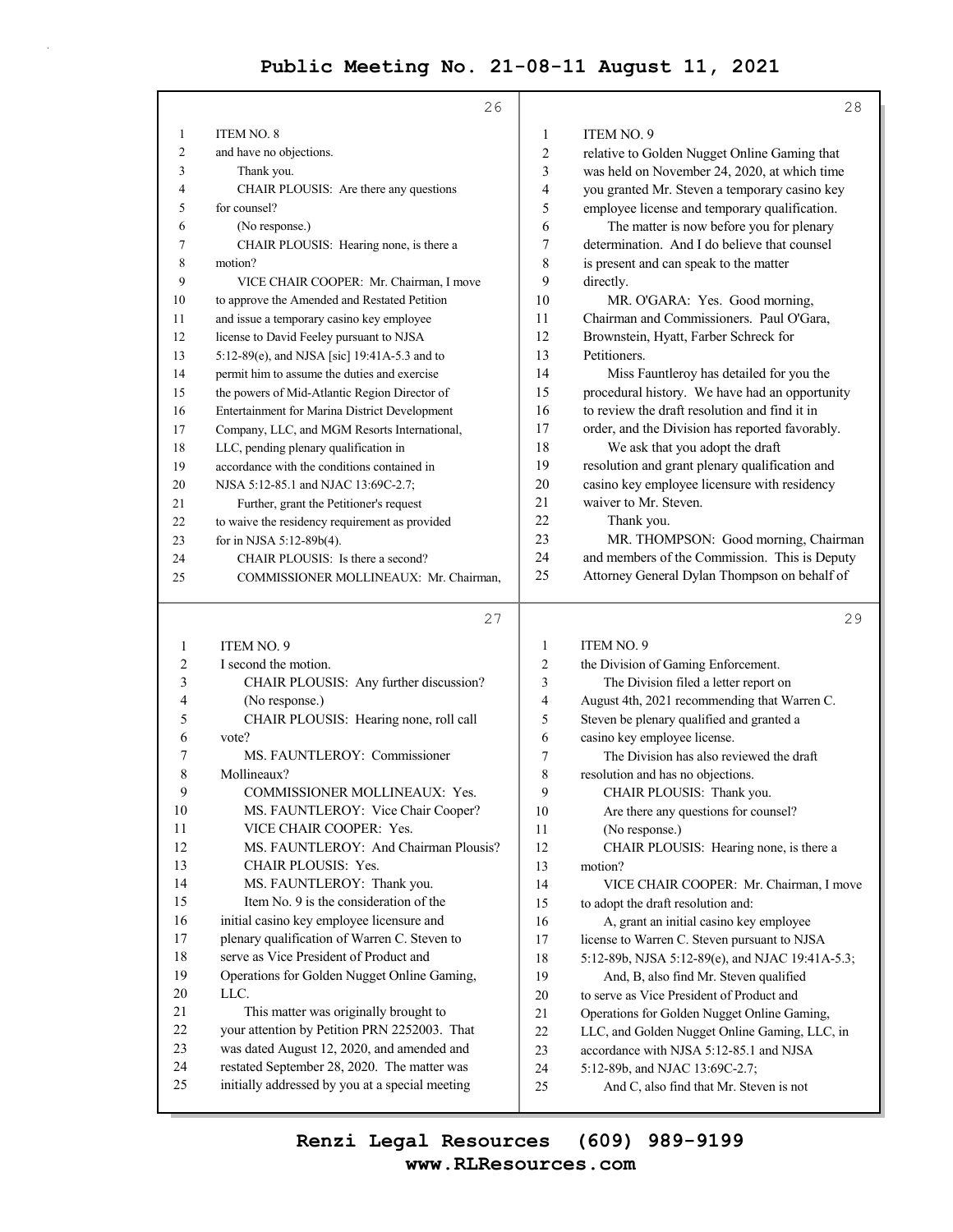|    | 30                                             |                | 32                                              |
|----|------------------------------------------------|----------------|-------------------------------------------------|
| 1  | ITEM NO. 10                                    | 1              | <b>ITEM NO. 10</b>                              |
| 2  | subject to the residency requirement set forth | 2              | Gaming Enforcement.                             |
| 3  | in NJSA 5:12-89b(4).                           | 3              | The Division has filed a letter report          |
| 4  | CHAIR PLOUSIS: Is there a second?              | $\overline{4}$ | on August 4th, 2021, recommending that G.       |
| 5  | COMMISSIONER MOLLINEAUX: Mr. Chairman,         | 5              | Michael Stevens be plenary qualified and        |
| 6  | I'll move the second.                          | 6              | granted a key license.                          |
| 7  | CHAIR PLOUSIS: Any further discussion?         | 7              | The Division has also reviewed the draft        |
| 8  | (No response.)                                 | 8              | resolution and has no objections.               |
| 9  | CHAIR PLOUSIS: Hearing none, roll call         | 9              | CHAIR PLOUSIS: Are there any questions          |
| 10 | vote?                                          | 10             | for counsel?                                    |
| 11 | MS. FAUNTLEROY: Commissioner                   | 11             | I have one. Mr. O'Gara, then Mr.                |
| 12 | Mollineaux?                                    | 12             | Stevens will be in New Jersey; correct? Is      |
| 13 | <b>COMMISSIONER MOLLINEAUX: Yes</b>            | 13             | that $-$                                        |
| 14 | MS. FAUNTLEROY: Vice Chair Cooper?             | 14             | MR. O'GARA: Mr. -- hold it. Let me get          |
| 15 | VICE CHAIR COOPER: Yes.                        | 15             | my Stevens and my Steven right.                 |
| 16 | MS. FAUNTLEROY: And Chairman Plousis?          | 16             | No. Mr. Stevens is a director and a             |
| 17 | <b>CHAIR PLOUSIS: Yes.</b>                     | 17             | member of the audit committee and will not be   |
| 18 | MS. FAUNTLEROY: Thank you.                     | 18             | here. He is not -- does not have a direct role  |
| 19 | Item No. 10 is consideration of the            | 19             | as an employee of the licensees but serves as a |
| 20 | plenary qualification of G. Michael Stevens to | 20             | director, and there is no residency             |
| 21 | serve as Director and Audit Committee Member   | 21             | requirement. And I don't believe he lives in    |
| 22 | for Golden Nugget Atlantic City, LLC, and      | 22             | New Jersey.                                     |
| 23 | Golden Nugget Online Gaming, LLC.              | 23             | CHAIR PLOUSIS: Thank you for that               |
| 24 | Again this matter was initially brought        | 24             | clarification.                                  |
| 25 | in conjunction with the Steven matter and      | 25             | Any other questions for counsel?                |
|    |                                                |                |                                                 |

# 31

1 ITEM NO. 10 2 additional Golden Nugget Online Gaming issues. 3 This petition was filed on August 12, 4 2020. Again and amended September 28, 2020, 5 PRN 2252003. 6 The matter was considered by you at the 7 special meeting on November 24, 2020. 8 A plenary report has now been submitted 9 on behalf of Mr. Stevens -- not Steven -- 10 Stevens. 11 And counsel is here to address this 12 matter as well. 13 MR. O'GARA: Thank you, Dianna. 14 Paul O'Gara from Brownstein for the 15 Petitioners. 16 We've reviewed the draft resolution and 17 find it to be entirely in order. We ask that 18 you adopt same and find Mr. Stevens -- as 19 distinct from Mr. Steven -- qualified to serve 20 as a member -- serve as a Director of both 21 Golden Nugget Online Gaming and Golden Nugget 22 Atlantic City. 23 Thank you. 24 MR. THOMPSON: Good morning again. 25 Dylan Thompson on behalf of the Division of 33 1 ITEM NO. 10 2 (No response.) 3 CHAIR PLOUSIS: Hearing none, is there a 4 motion? 5 VICE CHAIR COOPER: Mr. Chairman, I move 6 to adopt the draft resolution and find G. 7 Michael Stevens qualified to serve as Director 8 and Audit Committee Member for Landcadia 9 Holdings II, Incorporated, Golden Nugget 10 Atlantic City, LLC, and Golden Nugget Online 11 Gaming, LLC, in accordance with NJSA 5:12-85.1, 12 NJSA 5:12-89(b)1, and NJAC 13:69C-2.7(c) and 13 (d). 14 CHAIR PLOUSIS: Is there a second? 15 COMMISSIONER MOLLINEAUX: Mr. Chairman, 16 I second the motion. 17 CHAIR PLOUSIS: Any further discussions? 18 (No response.) 19 CHAIR PLOUSIS: Hearing none, roll call 20 vote? 21 MS. FAUNTLEROY: Commissioner 22 Mollineaux? 23 COMMISSIONER MOLLINEAUX: Yes. 24 MS. FAUNTLEROY: Vice Chair Cooper? 25 VICE CHAIR COOPER: Yes.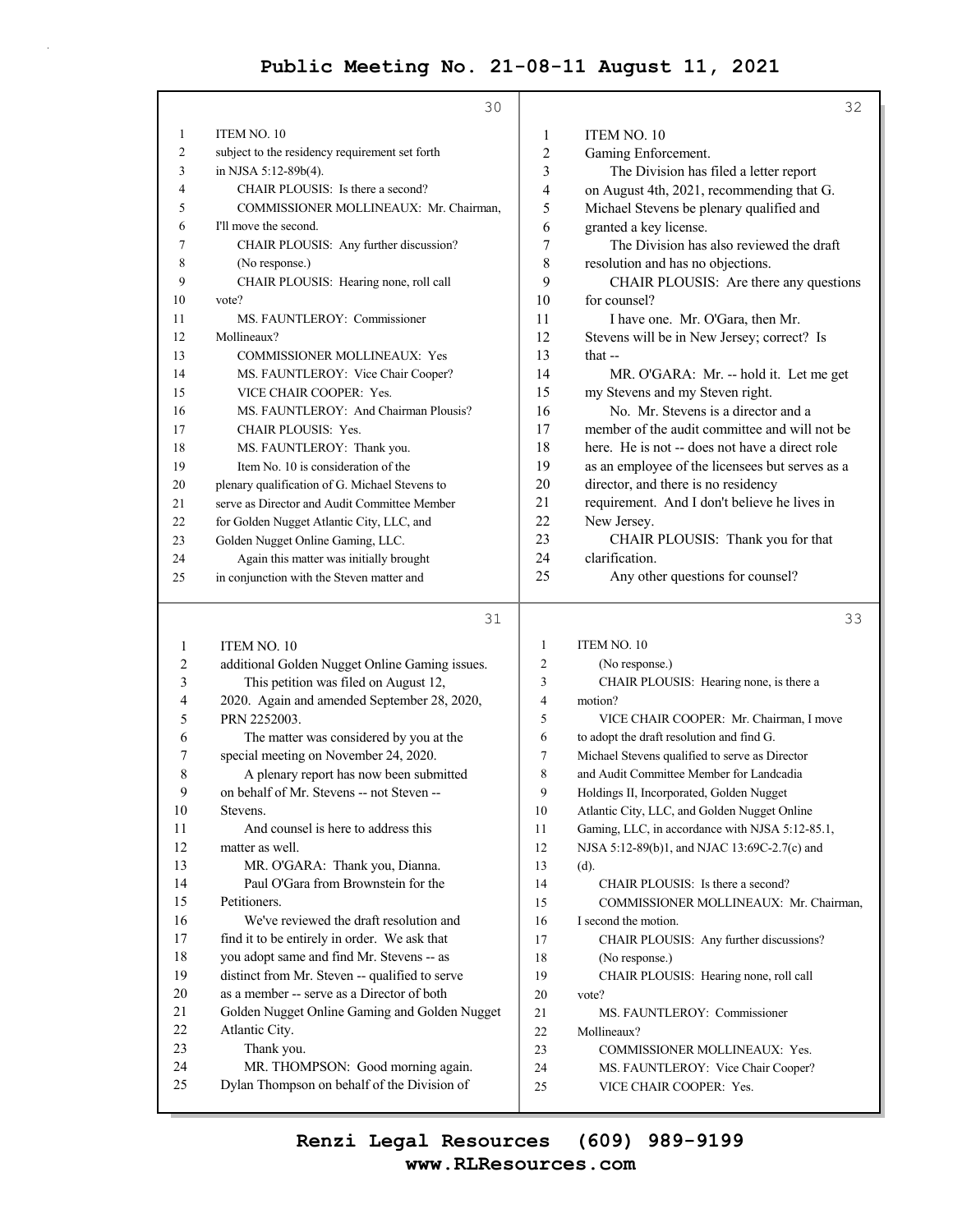|                | 34                                              |                | 36                                                     |
|----------------|-------------------------------------------------|----------------|--------------------------------------------------------|
| 1              | ITEM NO. 11                                     | $\mathbf{1}$   |                                                        |
| $\overline{c}$ | MS. FAUNTLEROY: And Chairman Plousis?           | $\overline{2}$ | VICE CHAIR COOPER: Mr. Chairman, I'll                  |
| 3              | CHAIR PLOUSIS: Yes.                             | 3              | make the motion to adjourn today's meeting.            |
| 4              | MS. FAUNTLEROY: Mr. Chairman, if I may          | 4              | CHAIR PLOUSIS: Is there a second?                      |
| 5              | request your consideration of an additional     | 5              | COMMISSIONER MOLLINEAUX: Mr. Chairman,                 |
| 6              | agenda item.                                    | 6              | I second the motion.                                   |
| 7              | Agenda Item No. 11 would be the                 | 7              | CHAIR PLOUSIS: All until favor?                        |
| 8              | consideration of the adoption of a resolution   | 8              | (Ayes.)                                                |
| 9              | providing for a closed session of the           | 9              | CHAIR PLOUSIS: Opposed?                                |
| 10             | Commission on August 17, 2021, to discuss       | 10             | (No response.)                                         |
| 11             | casino and employee license applications,       | 11             | CHAIR PLOUSIS: Ayes have it.                           |
| 12             | Commission personnel matters, and such other    | 12             | Thank you. The meeting is now                          |
| 13             | matters as may be permitted by the Open Public  | 13             | adjourned.                                             |
| 14             | Meetings Act, NJSA 10:4-12b and that official   | 14             | MS. FAUNTLEROY: Thank you.                             |
| 15             | action maybe taken on the Commission on any of  | 15             | (Remote Public Meeting No. 21-08-11 was                |
| 16             | the matters discussed therein.                  | 16             | adjourned at 11:01 a.m.)                               |
| 17             | CHAIR PLOUSIS: Can I have a motion to           | 17             | $  -$                                                  |
| 18             | have that special session?                      | 18             |                                                        |
| 19             | VICE CHAIR COOPER: Mr. Chairman, I move         | 19             |                                                        |
| 20             | to adopt the draft resolution.                  | 20             |                                                        |
| 21             | CHAIR PLOUSIS: Is there a second?               | 21             |                                                        |
| 22             | COMMISSIONER MOLLINEAUX: Mr. Chairman,          | 22             |                                                        |
| 23             | I second the motion.                            | 23             |                                                        |
| 24             | CHAIR PLOUSIS: All in favor?                    | 24             |                                                        |
| 25             | (Ayes.)                                         | 25             |                                                        |
|                |                                                 |                |                                                        |
|                | 35                                              |                | 37                                                     |
| 1              | ITEM NO. 11                                     | 1              |                                                        |
| $\overline{2}$ | CHAIR PLOUSIS: Opposed?                         | $\overline{c}$ | CERTIFICATE                                            |
| 3              | (No response.)                                  | 3              |                                                        |
| $\overline{4}$ | CHAIR PLOUSIS: Ayes have it.                    | $\overline{4}$ | I, M. DARLENE ENGEL, a Certified Court                 |
| 5              | Thank you.                                      | 5              | Reporter and Notary Public of the State of New Jersey, |
| 6              | MS. FAUNTLEROY: Thank you, Mr.                  | 6              | certify that the foregoing is a true and accurate      |
| 7              | Chairman.                                       | 7              | transcript of the remote proceedings.                  |
| 8              | In accordance with Resolution No.               | 8              | I further certify that I am neither                    |
| 9              | 20-12-09-03, the next closed session subject to | 9              | attorney, of counsel for, nor related to or employed   |

- 10 the interjection of the resolution just
- 11 adopted, after the August 17 closed session,
- 12 the next closed session will be held on
- 13 Wednesday, September 15, 2021, at 9:30 a.m. in 14 the Commission offices.
- 15 CHAIR PLOUSIS: Thank you. 16 This is the public participation portion
- 17 of the meeting. 18 Miss Fauntleroy, do we have any comments 19 from the public?
- 20 MS. FAUNTLEROY: Mr. Chairman, I have 21 been informed that there are none. 22 CHAIR PLOUSIS: Hearing none, the public 23 participation portion of the meeting is now
- 24 closed. 25 Is there a motion to adjourn?
- 9 attorney, of counsel for, nor related to or employed 10 by any of the parties to the action; further that I am 11 not a relative or employee of any attorney or counsel 12 employed in this case; nor am I financially interested 13 in the action. Darline Engel  $16 \frac{2.1}{10}$ 17 M. DARLENE ENGEL, CCR
- 18 License No 30XI0102300
- 20 21
- 22 Dated: August 16, 2021
- 23 My Notary Commission Expires
- 24 November 21, 2024
- 25 ID No. 50117353

# **www.RLResources.com Renzi Legal Resources (609) 989-9199**

14 15

19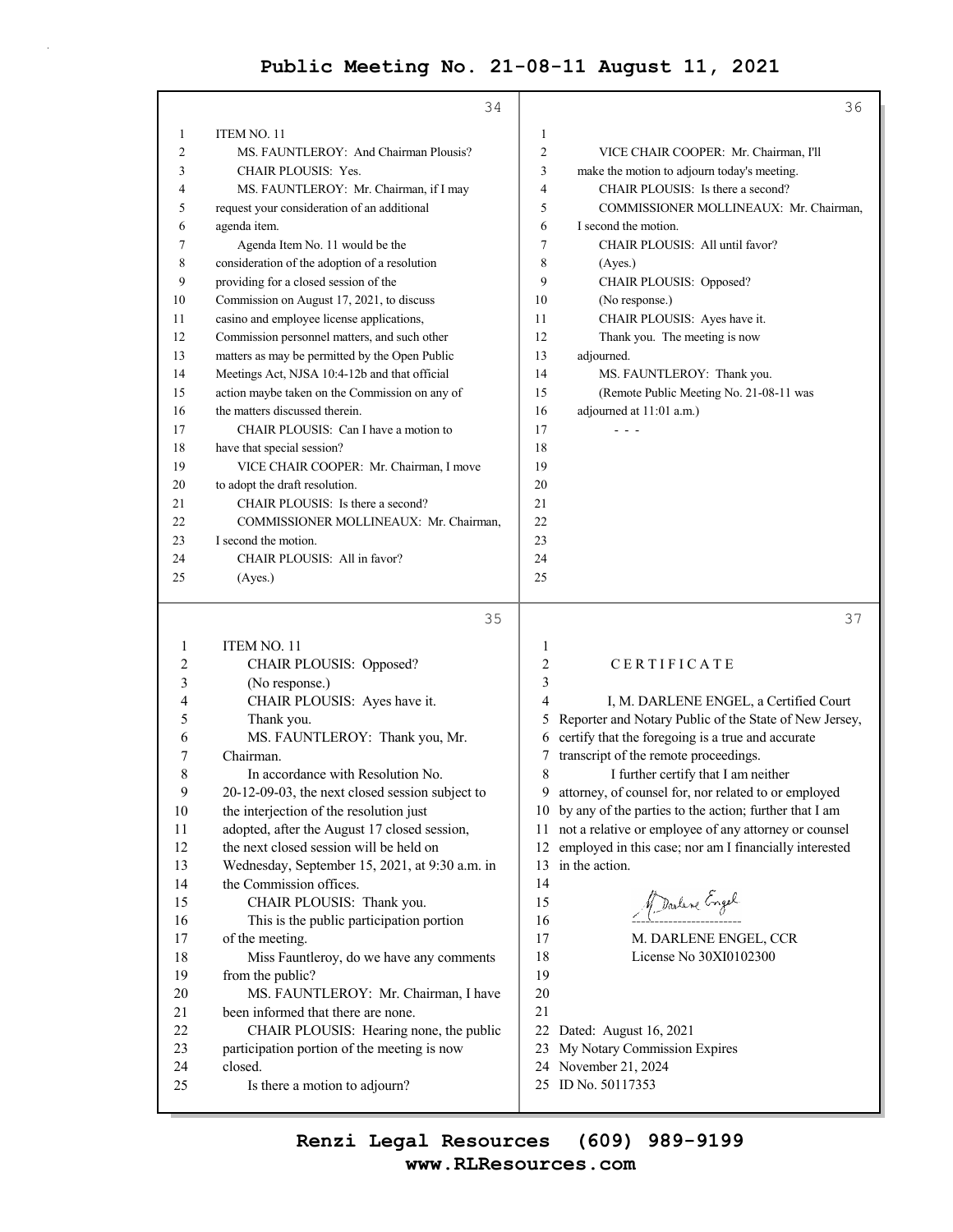|                          | 34:6,7                       | 14:12                       | Ayes 10:11, 14       |
|--------------------------|------------------------------|-----------------------------|----------------------|
| A                        | ALISA2:3                     | Askins $8:19$               | 11:23,24             |
| a.m1:14,14               | Allegiance                   | Assistance                  | 12:22,25             |
| $4:2$ 5:2 6:2            | 6:20                         | 9:12                        | 13:24 14:3           |
| 35:13 36:16              | Alonzo 4:16,16               | $\texttt{assertant} 9:12$   | 15:13,16             |
| $a/k/a$ 4:13,16          | 14:12,13                     | 16:12,18,20                 | $19:25$ 20:4         |
| 4:17                     | amended $5:6$                | 17:4, 13, 19                | 21:16,19             |
| able $7:6$               | 23:24 24:12                  | 17:23                       | 23:18,21             |
| Abraham $4:14$           | 24:17 26:10                  | assume $5:10$               | $34:25$ 35:4         |
| 14:11                    | $27:23$ 31:4                 | 24:7 26:14                  | 36:8,11              |
| abstention $9:9$         | <b>ANALYST 2:5</b>           | Atlantic $1:10$             |                      |
| 10:16,17                 | and/or $4:10$                | $1:13$ $3:11$               | B                    |
| accept 7:9               | 14:6                         | $5:17$ 16:22                | $b2:1$ 4:6,12        |
| access 7:7               | Andrew $4:21$                | $16:24$ 17:3                | 4:20,23              |
| accurate 37:6            | 19:5                         | 17:10, 12, 16               | 17:10 29:19          |
| acknowledge              | annual $6:11$                | 18:5,7,9                    | Baer $6:8$           |
| $6:19$ $8:17$            | answer $8:2$                 | 25:24 30:22                 | Bally's $16:24$      |
| Act 6:8 34:14            | 22:24                        |                             | band $9:13$          |
| action 15:23             | Anthony $4:23$               | 31:22 33:10<br>attention    | <b>Based</b> 20:20   |
| 18:13 34:15              | 20:22                        | 27:22                       | beginning $7:13$     |
| 37:10,13                 |                              |                             | behalf $8:24$        |
| additional               | Antonietta                   | $\texttt{attorney} 2:11$    | 22:12 24:14          |
| $31:2$ 34:5              | 17:22                        | $2:12,12$ 3:2               | 25:4 28:25           |
| address $6:16$           | appearing $22:5$             | $3:7,10$ 28:25              | 31:9,25              |
| 22:2 31:11               | Applicant                    | 37:9,11                     | believe $22:11$      |
| addressed                | 22:18                        | <b>ATTORNEYS 2:11</b>       | 24:21 28:7           |
| 27:25                    | application                  | audio $7:21$                | 32:21                |
| adjourn $35:25$          | $5:4$ 12:13                  | audit $5:16$                | Beltran $4:6$        |
| 36:3                     | 13:14 18:24                  | 30:21 32:17                 | 10:22                |
| adjourned                | 20:15,18                     | 33:8                        | Biscieglia           |
| 36:13,16                 | $21:23$ 22:7                 | August $1:9$ 4:2            | $2:12$ $22:11$       |
| adjournment              | 23:8                         | $4:18 \t5:2,19$             | 22:13 23:22          |
| 7:15                     | applications<br>$4:5,10$ 9:8 | $15:20$ 16:6<br>24:13 27:23 | Boardwalk $1:12$     |
| adjourns $6:18$          |                              |                             | Borgata $16:13$      |
| ADMINISTRA               | $10:19$ $14:5$               | $29:4$ 31:3                 | $16:21$ $17:5$       |
| 2:5                      | 34:11                        | $32:4$ 34:10                | 17:13,24             |
| $\texttt{adopt28:18}$    | approval $9:8$               | $35:11$ $37:22$             | 24:16 25:23          |
| 29:15 31:18              | 9:10                         | Authority 4:17              | Brian $2:12$         |
| $33:6$ $34:20$           | approvals $4:17$             | $15:19$ $16:9$              | 22:11                |
| adopted 35:11            | $15:18$ $16:8$               | 18:12                       | brought $27:21$      |
| $\texttt{adoption} 34:8$ | 18:11                        | available 7:17              | 30:24                |
| advise $6:5$             | approve $26:10$              | Avenue $1:12$               | Brownstein 3:7       |
| advised22:10             | approved $19:2$              | aye $10:10$                 | $3:10$ 28:12         |
| $\texttt{affairs} 2:9$   | 20:19                        | 11:22 12:21                 | 31:14                |
| $3:4$ 16:7               | Apryl $4:12$                 | 13:23 15:12                 | <b>Brunette</b> 4:11 |
| agenda $4:1 \quad 5:1$   | 14:8                         | 19:24 21:15                 | 14:8                 |
| $8:12$ 10:21             | Arlene $4:15$                | 23:17                       |                      |
|                          |                              |                             |                      |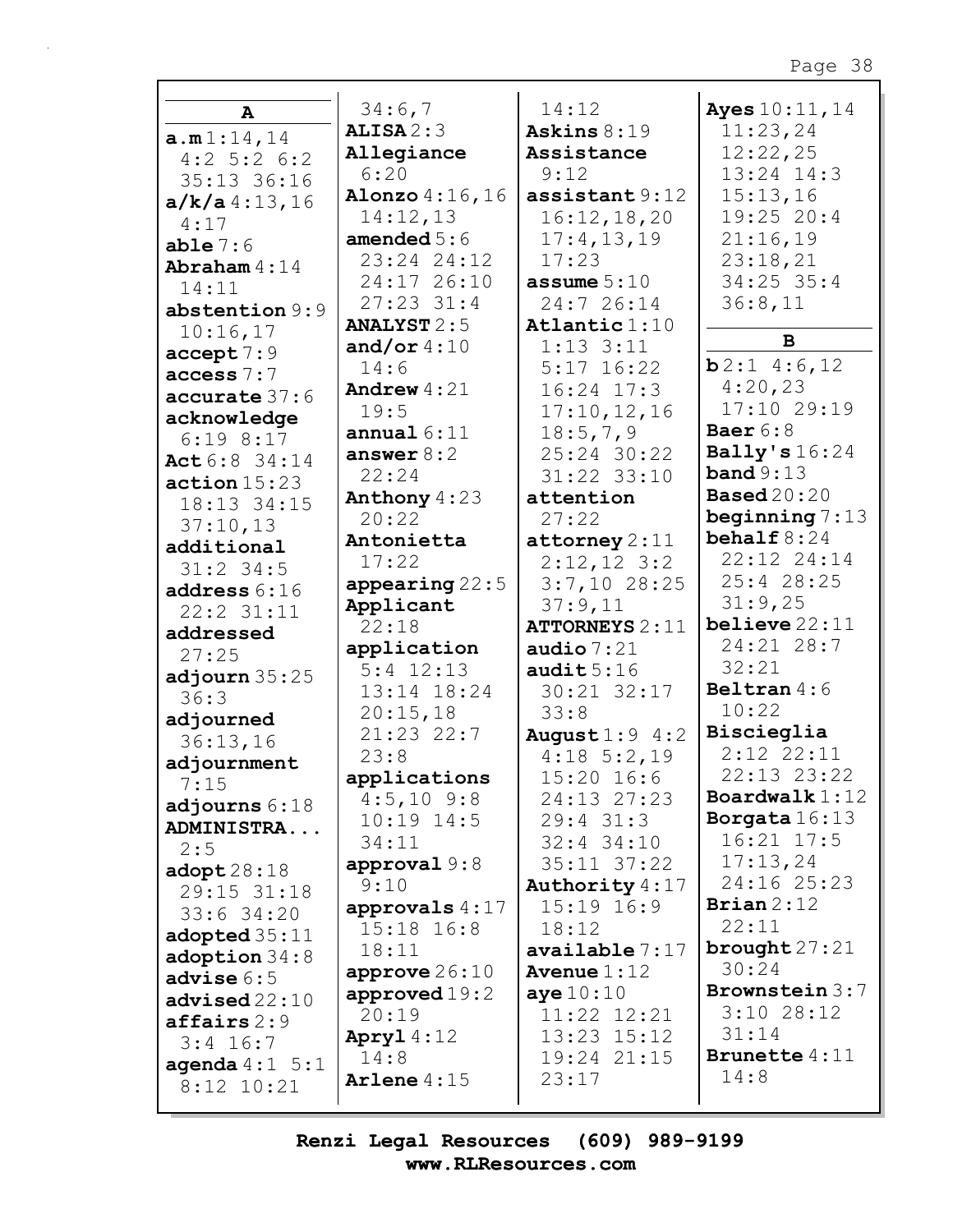| Bryon $6:7$                                                        | $20:21$ $21:6$                                                        | $27:13$ 29:9                                           | Clinton $16:24$                                                    |
|--------------------------------------------------------------------|-----------------------------------------------------------------------|--------------------------------------------------------|--------------------------------------------------------------------|
| Burns $18:3$                                                       | 21:24 22:8                                                            | 29:12,14                                               | closed $5:19$                                                      |
| <b>Business 9:14</b>                                               | 23:10 24:3                                                            | 30:4,7,9,14                                            | $9:6,18$ 34:9                                                      |
| $\mathbf C$                                                        | 25:16 26:11                                                           | 30:15,17                                               | 35:9,11,12                                                         |
| $c2:12$ 3:1 4:7                                                    | 27:1628:4                                                             | $32:9,23$ 33:3                                         | 35:24                                                              |
| 4:12,14,16                                                         | 28:20 29:6                                                            | 33:5, 14, 17                                           | closed-ses                                                         |
| 4:16,21,24                                                         | 29:16 34:11                                                           | 33:19,24,25                                            | 9:9                                                                |
| $5:13$ $11:2$                                                      | Catherine $4:7$                                                       | 34:3,17,19                                             | code $7:21$                                                        |
| 14:11,12,13<br>27:1729:4<br>29:17,25                               | 10:23<br>caused $22:19$<br>ccc.state<br>7:13                          | 34:21,24<br>35:2,4,15,22<br>36:2,4,7,9<br>36:11        | collaboration<br>7:4<br>coming $24:11$<br>commenced $6:1$          |
| 37:2,2                                                             | CCR37:17                                                              | Chairman $8:1, 8$                                      | comments 7:9                                                       |
| Caesars 16:22                                                      | Celona $4:23$                                                         | $9:5,18$ 10:3                                          | 7:10,12                                                            |
| cage $17:2$                                                        | 20:22                                                                 | $10:15$ $11:13$                                        | 35:18                                                              |
| call $8:2$ 11:6                                                    | Certified $1:17$                                                      | 12:11 13:12                                            | Commission 1:2                                                     |
| $27:5$ 30:9<br>33:19<br>call-in $7:21$<br>called $7:23$            | 37:4<br>certify $37:6,8$<br>Chair $2:2,3$                             | $13:18$ $15:3,7$<br>16:4 19:14<br>19:19 21:5           | $1:10$ $2:2,4$<br>5:196:9,16<br>$6:17$ 7:3                         |
| callers 7:19<br>Canning $4:20$<br>19:4                             | $6:22$ $8:6,7,9$<br>$8:11$ $9:15$ , 22<br>$9:25$ 10:3,6<br>10:9,12,14 | $21:10$ $22:3$<br>23:7,12<br>25:12 26:9<br>26:25 27:12 | 8:14,16,21<br>$8:25$ 13:4<br>$16:2$ $18:13$<br>18:21 19:6          |
| Cao $16:17$                                                        | 11:8, 11, 13                                                          | 28:11,23                                               | 22:5,15                                                            |
| capacity 25:23                                                     | 11:16,19,21                                                           | 29:14 30:5                                             | 24:24 28:24                                                        |
| Capaldi 16:19                                                      | $11:24$ $12:6,9$                                                      | $30:16$ 33:5                                           | 34:10,12,15                                                        |
| career $8:22$                                                      | 12:11, 15, 18                                                         | $33:15$ $34:2$ , 4                                     | 35:14 37:23                                                        |
| case $37:12$<br>cases $20:14$<br>cashier 16:21<br>casino $1:2$ 2:2 | 12:20,23,25<br>13:7,10,12<br>13:17,20,22                              | 34:19,22<br>$35:7,20$ 36:2<br>36:5<br>channel $7:8$    | Commission's<br>$7:7$ 16:7<br>Commissioner                         |
| $2:4$ 4:5,10<br>4:19,225:5<br>$5:7,12$ 6:9                         | $13:25$ $14:3$<br>14:22,25<br>15:3,6,9,11<br>15:14,16                 | <b>Chapter</b> $6:6$<br>Christopher<br>$5:4$ 17:4      | 2:38:4,5,13<br>$9:10$ $10:17$<br>$11:17$ $12:16$<br>$13:18$ $15:7$ |
| 8:16,21                                                            | $16:5$ 19:9, 12                                                       | $21:23$ 22:7                                           | $16:5$ 19:19                                                       |
| $10:20$ $11:4$                                                     | 19:14,18,21                                                           | 23:9,9                                                 | 21:10 23:12                                                        |
| $11:14$ $12:12$                                                    | $19:23$ $20:2,4$                                                      | City 1:10, 13                                          | 26:2527:7,9                                                        |
| 13:13,15                                                           | $20:24$ $21:3,5$                                                      | $3:11$ $5:17$                                          | 30:5, 11, 13                                                       |
| $14:6,20$ 15:4                                                     | 21:9,12,14                                                            | 16:22,24                                               | 33:15,21,23                                                        |
| 15:25 16:15                                                        | 21:17,19                                                              | 17:3,10,12                                             | 34:22 36:5                                                         |
| 16:19,21                                                           | $22:14$ $23:2,5$                                                      | $17:16$ $18:5,7$                                       | Commissioners                                                      |
| 17:2,6,17,20                                                       | 23:7,11,14                                                            | $18:9$ 25:24                                           | $8:1$ 22:4,14                                                      |
| $17:21$ $18:2$                                                     | 23:16,19,21                                                           | 30:22 31:22                                            | 25:13 28:11                                                        |
| 18:17,21,23                                                        | $24:23$ $26:4,7$                                                      | 33:10                                                  | committee $5:16$                                                   |
| 19:2,1620:8                                                        | $26:9, 24$ 27:3                                                       | clarification                                          | $30:21$ $32:17$                                                    |
| 20:13,15,17                                                        | 27:5, 10, 11                                                          | 32:24                                                  | 33:8                                                               |
|                                                                    |                                                                       |                                                        |                                                                    |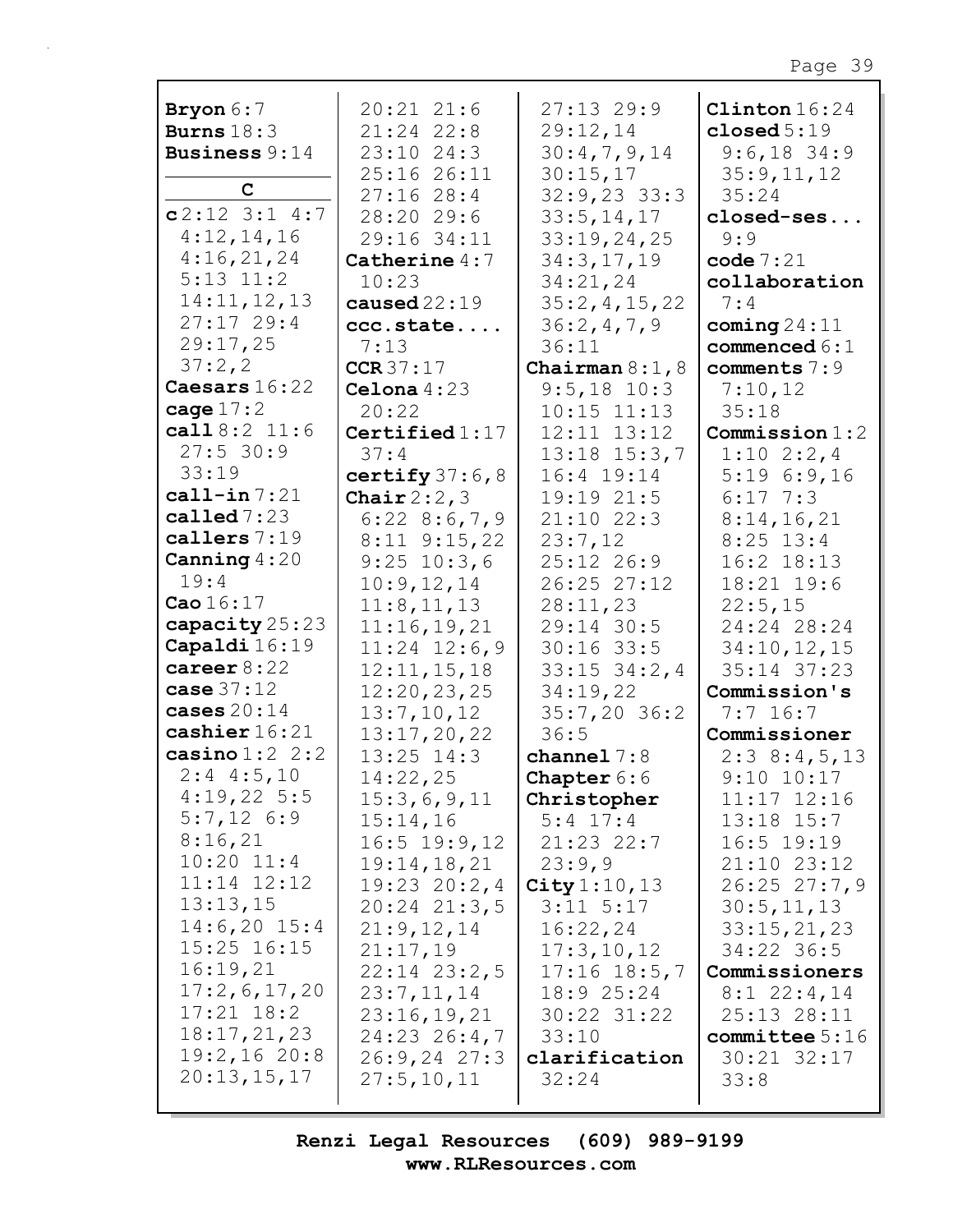| Company $3:5$                         | 27:11 29:14               | dedicated 8:20               | Division 2:10             |
|---------------------------------------|---------------------------|------------------------------|---------------------------|
| 5:623:25                              | 30:14,15                  | DeDomenicis                  | $8:23$ $9:14$             |
| $24:15$ $25:3,5$                      | 33:5, 24, 25              | 17:8                         | $11:3$ $12:2$             |
| 26:17                                 | 34:19 36:2                | deemed $20:23$               | 14:15 16:8                |
| compliance 6:6                        | copies $6:13$             | Delegated 16:9               | 22:12,19,22               |
| 9:13                                  | correct 32:12             | 18:11                        | 25:14 28:17               |
| concurs $11:5$                        | corrections               | Delegation                   | 29:2,3,7                  |
| $12:4$ $14:18$                        | 9:16,23                   | $4:17$ 15:19                 | $31:25$ $32:3,7$          |
| conditions                            | counsel $2:6,8$           | Deputy $2:11,11$             | Division's                |
| 26:19                                 | 3:2,4,6,9                 | $2:12,12$ 3:2                | 22:16                     |
| conference                            | $21:25$ 22:5              | $3:7,10$ 28:24               | Dobberfuhl 4:6            |
| 12:3 22:19                            | 23:3 24:21                | $\texttt{detailed} \, 28:14$ | 10:22                     |
| congratulate                          | 25:226:5                  | determination                | Donnelly 4:12             |
| 8:25                                  | 28:7 29:10                | 28:7                         | 14:9                      |
| conjunction                           | $31:11$ $32:10$           | Development                  | Doyle $4:20$              |
| 30:25                                 | $32:25$ 37:9              | $3:4$ 5:6                    | 19:5<br>draff25:6,25      |
| consideration                         | 37:11<br>COUNSEL/EX       | 23:25 24:15<br>25:3, 526:16  | 28:16,18                  |
| $4:22 \quad 5:4,12$<br>$5:15,18$ 9:19 | 2:7                       | Dianna $2:7$ 3:2             | 29:7,15                   |
| 10:1920:7                             | count18:8                 | $3:6,9$ $31:13$              | $31:16$ 32:7              |
| 20:13 21:22                           | course $7:18$             | Digital $17:2$               | 33:6 34:20                |
| 22:627:15                             | Court $1:17,21$           | Dina $16:19$                 | DTK $5:5$                 |
| $30:19$ $34:5,8$                      | 37:4                      | direct32:18                  | dual-rate                 |
| considered                            | COVID-196:25              | $\text{directly} 28:9$       | 16:13,18                  |
|                                       |                           |                              |                           |
|                                       |                           |                              |                           |
| 31:6                                  | critical 8:23             | director 5:11                | 17:8, 10, 14              |
| contained                             | <b>CUSTODIAN 2:5</b>      | $5:16$ $16:25$               | $17:19$ $18:3,5$          |
| 26:19                                 | D                         | 24:9 25:19                   | due $7:18$                |
| contested-                            |                           | 26:15 30:21                  | duties $5:10$             |
| $12:5$ $13:5$                         | d4:7, 13, 13, 21<br>33:13 | 31:20 32:16                  | 24:8 26:14                |
| CONTINUED $5:1$                       | Daidone $16:21$           | $32:20$ $33:7$               | Dwyer $4:14$              |
| continuing $7:3$                      | Danielle 4:12             | discuss $34:10$              | 14:11                     |
| contribution                          | 14:9                      | discussed 9:6<br>34:16       | <b>Dylan</b> $2:12 \ 3:7$ |
| 8:15<br>Control $1:2$                 | Darlene $1:17$            | discussion                   | $3:10$ 28:25<br>31:25     |
| $2:2,4$ 6:9                           | 37:4,17                   | $10:7$ $11:19$               |                           |
| $8:16,21$ 16:2                        | DARYL $2:5$               | 12:18 13:20                  | E                         |
| 18:21                                 | dataed24:13               | $15:9$ $19:21$               | $e2:1,1,11$ 3:1           |
| controller                            | 27:23 37:22               | 21:12 23:14                  | $3:1,2$ 4:6,8             |
| 16:23                                 | David $4:6,11$            | $27:3$ 30:7                  | 4:14,17,17                |
| Cooper $2:3$ 8:6                      | $5:8$ 10:22               | discussions                  | $10:22$ $14:13$           |
| $8:7$ 10:3                            | $14:8$ 24:4               | 33:17                        | 14:14 16:11               |
| $11:13$ $12:11$                       | 25:17 26:12               | distinct31:19                | 37:2,2                    |
| $13:12$ $15:3$                        | day $6:18$                | District $3:4$               | $e$ -mail $7:9$           |
| $16:5$ 19:14                          | deadline 20:16            | 5:623:25                     | Ealer $2:9$               |
| $21:5$ 23:7                           | December 6:9              | $24:15$ $25:3,4$             | 15:22,25,25               |
| 26:9 27:10                            | 6:13                      | 26:16                        | 18:18,20,21               |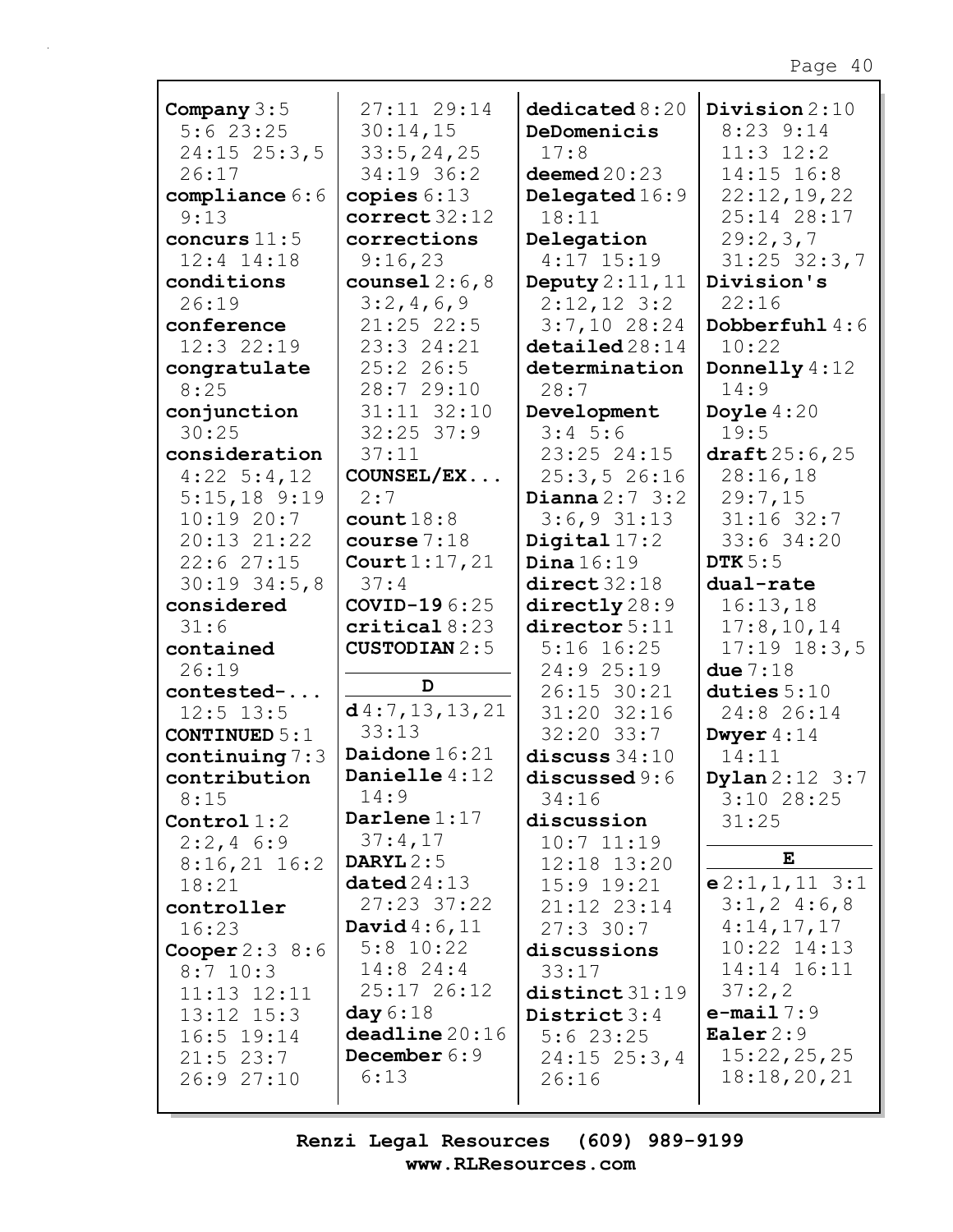| 20:5, 9, 10, 11     | 24:8 26:14           | 32:3                    | g4:8,9,15,21         |
|---------------------|----------------------|-------------------------|----------------------|
| 21:20               | <b>Expires</b> 37:23 | $\texttt{filling}18:23$ | $5:16$ $10:24$       |
| Edward $18:3$       | explained            | 20:16                   | $11:3$ $17:2$        |
| Edwards $4:7$       | 22:17                | finally $17:25$         | 19:5 30:20           |
| $10:23$ $12:2$      | extend $13:15$       | finance $9:14$          | $32:4$ 33:6          |
| 12:14               |                      | 16:23                   | game $17:19$         |
| Edwards' $11:6$     | F                    | <b>Financial</b> $16:2$ | games $16:18$        |
| emploved 37:9       | $f2:1$ 4:8,15        | 18:22                   | $17:8, 15$ 18:3      |
| 37:12               | 37:2                 | financially             | 18:6                 |
| emplope 4:5         | facts $20:20$        | 37:12                   | Gaming $2:10$        |
| 4:10,19,22          | faithful9:2          | find 21:6               | $3:8,12$ 5:15        |
| 5:5,8,13            | Farber $3:7,10$      | 28:16 29:19             | $5:17$ 25:14         |
| $8:18$ 9:7          | 28:12                | 29:25 31:17             | 27:1928:2            |
| $10:20$ $11:5$      | Fauntleroy $2:7$     | $31:18$ 33:6            | 29:2,21,22           |
| $11:14$ $12:13$     | $3:2,6,9$ 7:25       | fine $25:6$             | $30:23$ $31:2$       |
| 13:14,16            | $8:6,8,10$ 9:4       | First1:11               | $31:21$ $32:2$       |
| $14:6,20$ 15:5      | $9:17$ 10:15         | five $19:3$             | 33:11                |
| 16:10,16            | $10:18$ $11:25$      | $\text{Flag} 6:21$      | Gary $4:20,23$       |
| 17:7,18,22          | $13:2$ $14:4$        | Flint18:7               | 19:4 20:22           |
| 18:2, 17, 23        | 15:17 18:15          | floor $1:11$            | qeneral $2:6,7$      |
| 19:2,1620:8         | 20:621:21            | 18:3,6                  | 2:11,11,12           |
| 20:14,15,17         | 23:23 27:7           | follow 7:20             | $2:12$ $3:2,3,6$     |
| $20:21$ $21:6$      | 27:10, 12, 14        | following $16:8$        | $3:7,9,10$ 6:5       |
| 21:24 22:8          | 28:14 30:11          | 18:24                   | 28:25                |
| $23:10$ $24:3$      | 30:14,16,18          | foregoing $37:6$        | given $6:16$         |
| 25:16 26:11         | 33:21,24             | form $25:7$             | Golden $3:8,11$      |
| 27:1628:5           | $34:2, 4$ 35:6       | forth $30:2$            | $3:12$ $5:14,17$     |
| 28:20 29:6          | 35:18,20             | forward $8:14$          | $5:17$ 27:19         |
| 29:16 32:19         | 36:14                | four $18:24$            | 28:2 29:21           |
| 34:11 37:11         | favor $10:10$        | 19:16                   | 29:22 30:22          |
| Enforcement         | 11:22 12:21          | FREE $1:24$             | $30:23$ $31:2$       |
| $2:10$ $25:14$      | 13:23 15:12          | <b>Fugnitti</b> $4:12$  | 31:21,21             |
| $29:2$ 32:2         | 19:24 21:15          | $5:4$ 14:9              | 33:9,10              |
| <b>Engel</b> $1:17$ | 23:17 34:24          | $21:23$ $22:7$          | <b>Good</b> $6:3,22$ |
| 37:4,17             | 36:7                 | $22:10$ $23:9$          | 16:4 18:20           |
| entertainment       | favorably            | Fung $18:5$             | 22:3,13              |
| $5:11$ 24:9         | 28:17                | further $10:7$          | 24:23 25:12          |
| 25:18,22            | Feeley $5:8$         | $11:19$ $12:18$         | 28:10,23             |
| 26:16               | $24:4$ 25:5,9        | $13:6,20$ 15:9          | 31:24                |
| entirely $31:17$    | 25:18 26:12          | 18:12 19:21             | $qrant11:14$         |
| entitled $6:7$      | Feeley's $24:19$     | 21:12 23:14             | $14:19$ $15:4$       |
| ESQ3:8, 8, 11       | file25:20            | $26:21$ $27:3$          | 19:15 22:23          |
| 3:11                | $\texttt{filed6:10}$ | $30:7$ 33:17            | 23:825:7             |
| Evaluation          | $20:17$ $22:22$      | 37:8,10                 | 26:21 28:19          |
| $16:3$ $18:22$      | 24:14 25:15          |                         | 29:16                |
| exercise $5:10$     | $29:3$ $31:3$        | G                       | granted $11:5$       |
|                     |                      |                         |                      |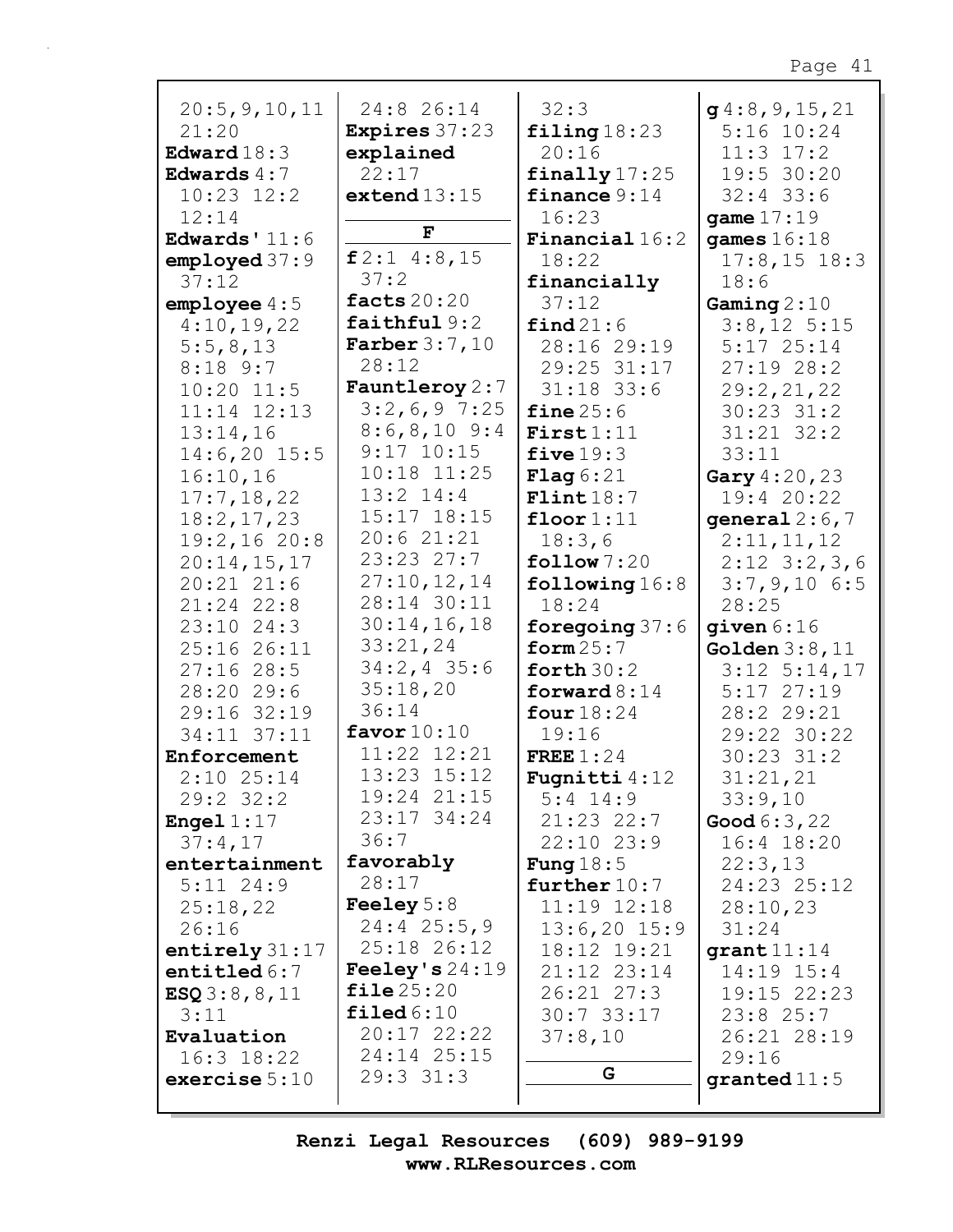| $14:17$ $16:8$<br>16:11,17 | identified<br>10:21 24:20      | item 3:2, 6, 9<br>$4:3$ 5:3 9:1 | 17:6, 17, 21<br>$17:25$ 22:16 |
|----------------------------|--------------------------------|---------------------------------|-------------------------------|
| 17:7,18,22                 | identify $7:23$                | $9:19$ $10:1$ , 18              | 24:14                         |
| $18:2,11$ 28:4             | II33:9                         | $11:1$ $12:1$                   | ĸ                             |
| $29:5$ 32:6                | inactivated                    | $13:1$ $14:1,5$                 | Karen $17:10$                 |
| granting 19:7              | 19:17                          | $15:1,18$ $16:1$                | Katara 16:21                  |
| Grasso $4:7$<br>10:23      | inactivation<br>$4:19$ 18:16   | $17:1$ $18:1,16$<br>19:120:1,7  | <b>Katz</b> 16:23             |
|                            | inactive 19:2                  | $21:1,22$ $22:1$                | Keisha $9:11$                 |
| н                          | 20:19                          | 23:1,24 24:1                    | Kenny $16:17$                 |
| h3:34:9,16                 | include $14:8$                 | 25:126:1                        | key 4:5, 10, 19               |
| HAMILTON 1:23              | include 9:7                    | $27:1,15$ 28:1                  | $4:22$ 5:5,7                  |
| happy $9:2$                | 24:17                          | 29:1 30:1,19                    | $5:12$ $9:7$                  |
| Hard $17:3, 9, 12$         | Incorporated                   | $31:1$ $32:1$                   | $10:20$ $11:4$                |
| 17:16,16                   | 33:9                           | $33:1$ $34:1$ , 6               | 11:14 12:12                   |
| 18:4,7,9                   | individual                     | 34:735:1                        | 13:13,15                      |
| health $6:25$              | 20:16                          | items $11:2$                    | $14:6,20$ 15:4                |
| healthy $9:3$              | individuals                    |                                 | 16:10,16                      |
| hearing $9:25$             | 18:25 20:12                    | J                               | 17:6, 18, 21                  |
| $10:9$ $11:11$             | informed35:21                  | $J4:20$ 16:23                   | 18:2, 17, 23                  |
| $11:21$ $12:9$             | initial4:5                     | $16:24$ 19:4                    | 19:2,1620:8                   |
| 12:12,20                   | $5:4,12$ 10:19                 | Jackie $8:18,22$                | 20:14,15,17                   |
| 13:10, 13, 22              | 11:4,14                        | 8:25                            | $20:21$ $21:6$                |
| 14:25 15:11                | 12:12 13:13                    | <b>James</b> $2:2 \ 9:11$       | 21:24 22:8                    |
| 19:12,23                   | $21:23$ 22:6                   | Jeffrey $4:8$                   | 23:10 24:3                    |
| $21:3, 14$ 23:5            | 23:8 27:16                     | 10:23                           | 25:8,9,16                     |
| 23:16 26:7<br>$27:5$ 29:12 | 29:16                          | Jersey $1:1$ , $13$<br>1:236:8  | 26:11 27:16                   |
| $30:9$ $33:3,19$           | initially                      | 8:15,21                         | 28:4,2029:6<br>29:16 32:6     |
| 35:22                      | 27:25 30:24                    | 32:12,22                        | <b>known</b> $14:10, 13$      |
| $\text{held} 28:3$         | $inquiry$ 13:6<br>instructions | 37:5                            | 14:14 24:15                   |
| 35:12                      | 7:20                           | Joanne 4:13, 13                 |                               |
| Hendrix $16:11$            | interested 7:2                 | $4:14$ $14:10$                  | $\mathbf L$                   |
| HIGHWAY1:22                | 37:12                          | 14:10,11                        | $L$ 4:13,13,14                |
| hiring $9:11$              | interjection                   | joining $6:23$                  | 14:10, 10, 11                 |
| history $28:15$            | 35:10                          | Joint 5:6                       | Lambert $4:23$                |
| hold 32:14                 | International                  | 23:24                           | 20:22                         |
| Holdings 33:9              | $3:5 \t5:7 \t24:2$             | $J$ oseph $1:11$                | Landcadia $33:8$              |
| Hook $4:16$                | $24:18$ $25:2$                 | $JOYCE$ 2:3                     | lapse $4:22$                  |
| 14:13                      | 26:17                          | Jr3:34:7                        | 20:13                         |
| House $6:11$               | $\texttt{Irish17:18}$          | $10:23$ $12:2$                  | $\texttt{lapsed20:23}$        |
| Hyatt $3:7,10$             | issuance $5:7$                 | $12:14$ $17:14$                 | 21:7                          |
| 28:12                      | 24:3                           | July 4:4,18                     | lapsing20:8                   |
|                            | $i$ ssue $26:11$               | $9:8,20$ 10:4                   | laws 6:7                      |
| I                          | issues $22:18$                 | $15:19$ $16:6$                  | Leary $18:8$                  |
| <b>ID</b> $37:25$          | 31:2                           | 16:10,16                        | $\texttt{legal } 1:20,21$     |
|                            |                                |                                 |                               |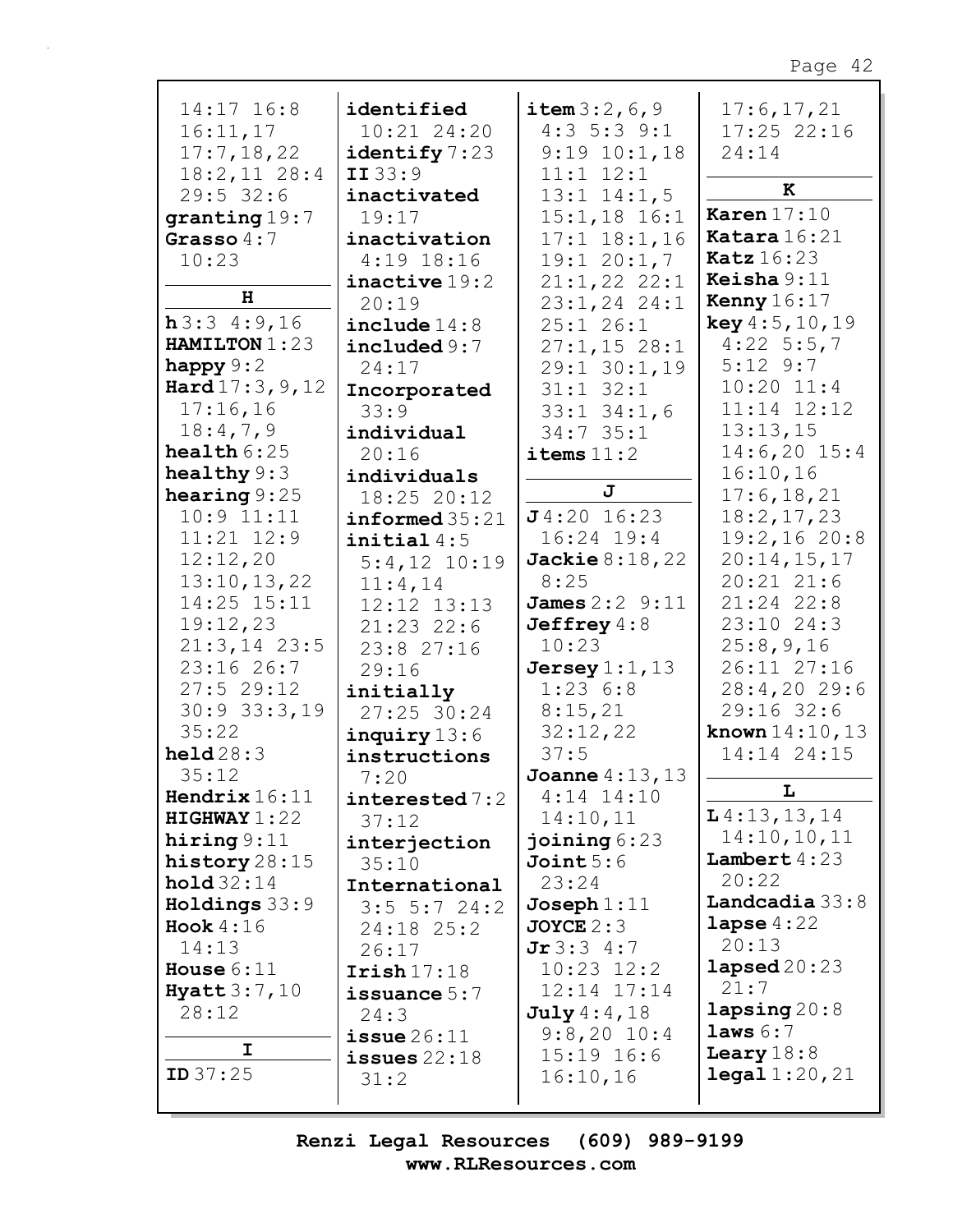| $3:4,4$ 8:23            | 26:17,18                   | 30:24,25                     | $5:11$ $24:8$               |
|-------------------------|----------------------------|------------------------------|-----------------------------|
| 24:25                   | 27:20 29:22                | 31:6,12                      | 25:18 26:15                 |
| letter22:16             | 29:22 30:22                | $matters 9:6$                | Milton 16:11                |
| 29:3 32:3               | 30:23 33:10                | $11:7,9$ 14:23               | minutes $4:4$               |
| Leyva $17:19$           | 33:11                      | 15:23 18:19                  | $7:17$ 9:9,16               |
| liabilities             | longtime 8:18              | 19:10 20:25                  | $9:20,23$ 10:4              |
| 22:21                   | Look 8:14                  | 34:12,13,16                  | missed 8:24                 |
| Librone $17:10$         | Lordi $1:11$               | Mazer $4:21$                 | mitigate 6:24               |
| license $5:5$ , $8$     | LOWRY $3:8,11$             | 19:5                         | Mollineaux $2:3$            |
| $9:7$ 12:13             | <b>Lynn</b> $4:21$ 19:5    | McAdams $4:17$               | 8:4,5,13                    |
| 13:14,16                |                            | 14:14                        | $9:10$ $10:17$              |
| 17:18,22                | M                          | McCoy $9:11$                 | $11:17$ $12:16$             |
| 18:24 20:14             | M1:172:8,9                 | McKenzie 4:13                | $13:18$ $15:7$              |
| 20:15,17                | $3:8,11$ 6:7               | 14:10                        | $16:5$ 19:19                |
| $21:24$ 22:8            | $16:17$ $17:7$             | McNally 16:24                | 21:10 23:12                 |
| 23:10 24:4              | $17:18$ 19:5               | MDDC $25:19$                 | $26:25$ $27:8,9$            |
| 25:8,9,17               | 37:4,17                    | measure $6:24$               | 30:5, 12, 13                |
| 26:12 28:5              | MacCagnano<br>$4:13$ 14:9  | meeting $1:5$ , $11$         | 33:15,22,23                 |
| 29:6,1732:6             |                            | $4:1, 4 \ 5:1$               | 34:22 36:5                  |
| 34:11 37:18             | MacPherson<br>$4:24$ 20:23 | $6:1,8,11$ 7:1               | Montemayor                  |
| licensees<br>32:19      | Madamba $3:3$              | 7:2,4,14,16<br>$7:19$ $9:21$ | 16:13                       |
| licenses $4:5$          | 24:23,25                   | 10:522:10                    | month 8:19<br>Morales $4:8$ |
| 4:10,19,22              | mailed 6:14                | $27:25$ 31:7                 | 10:24                       |
| $10:20$ 11:5            | Management                 | 35:17,23                     | morning $6:3,22$            |
| $11:15$ $14:6$          | 9:12                       | 36:3, 12, 15                 | $9:7$ 16:4                  |
| 14:21 15:5              | manager $2:9$              | Meetings 34:14               | 18:20 22:3                  |
| 16:11,17                | 15:22 16:3                 | <b>Mei</b> $17:12$           | 22:13 24:23                 |
| $17:7$ $18:2,17$        | 16:12,18,20                | member $5:17$                | 25:12 28:10                 |
| 19:16 20:8              | 17:5,9,11,13               | $6:15$ 30:21                 | 28:23 31:24                 |
| 20:21 21:7              | 17:15,20,23                | 31:20 32:17                  | motion $10:2$ , 6           |
| Licensing $2:9$         | 18:4,6,22                  | 33:8                         | 11:12,18                    |
| $16:2$ $18:21$          | Marcus $4:6$               | members $7:1$                | 12:10,17                    |
| <b>licensure</b> $5:13$ | 10:22                      | 24:24 28:24                  | 13:11,19                    |
| 27:16 28:20             | <b>Marina</b> $3:4$ 5:6    | memo $22:9$                  | $15:2,8$ 19:13              |
| $\text{lieu}18:23$      | $23:25$ $24:15$            | memorialize                  | 19:20 21:4                  |
| $\text{line }24:21$     | $25:3, 4$ 26:16            | 18:10                        | $21:11$ $23:6$              |
| link 7:21               | <b>Mark</b> 16:23          | MGM3:5 5:7                   | 23:13 26:8                  |
| list19:2                | Mary $4:17,17$             | $24:2,18$ 25:2               | 27:22:13                    |
| 20:19                   | 14:13,14                   | 25:4 26:17                   | 33:4,16                     |
| $listen 7:6$            | $\texttt{matter}$ 7:22     | Michael $4:7,20$             | 34:17,23                    |
| lives $32:21$           | 12:3,4,7                   | $5:16$ $10:22$               | $35:25$ 36:3,6              |
| LLC $3:5, 8, 11$        | 13:5,822:2<br>22:923:3     | $12:2,13$ 19:4               | move $10:3$                 |
| $3:12 \quad 5:6,7$      | 24:11 27:21                | $30:20$ 32:5                 | $11:13$ $12:11$             |
| 5:15,17,18              | $27:24$ $28:6,8$           | 33:7                         | $13:12$ $15:3$              |
| $23:25$ $24:2$          |                            | Mid-Atlantic                 | 19:14 21:5                  |
|                         |                            |                              |                             |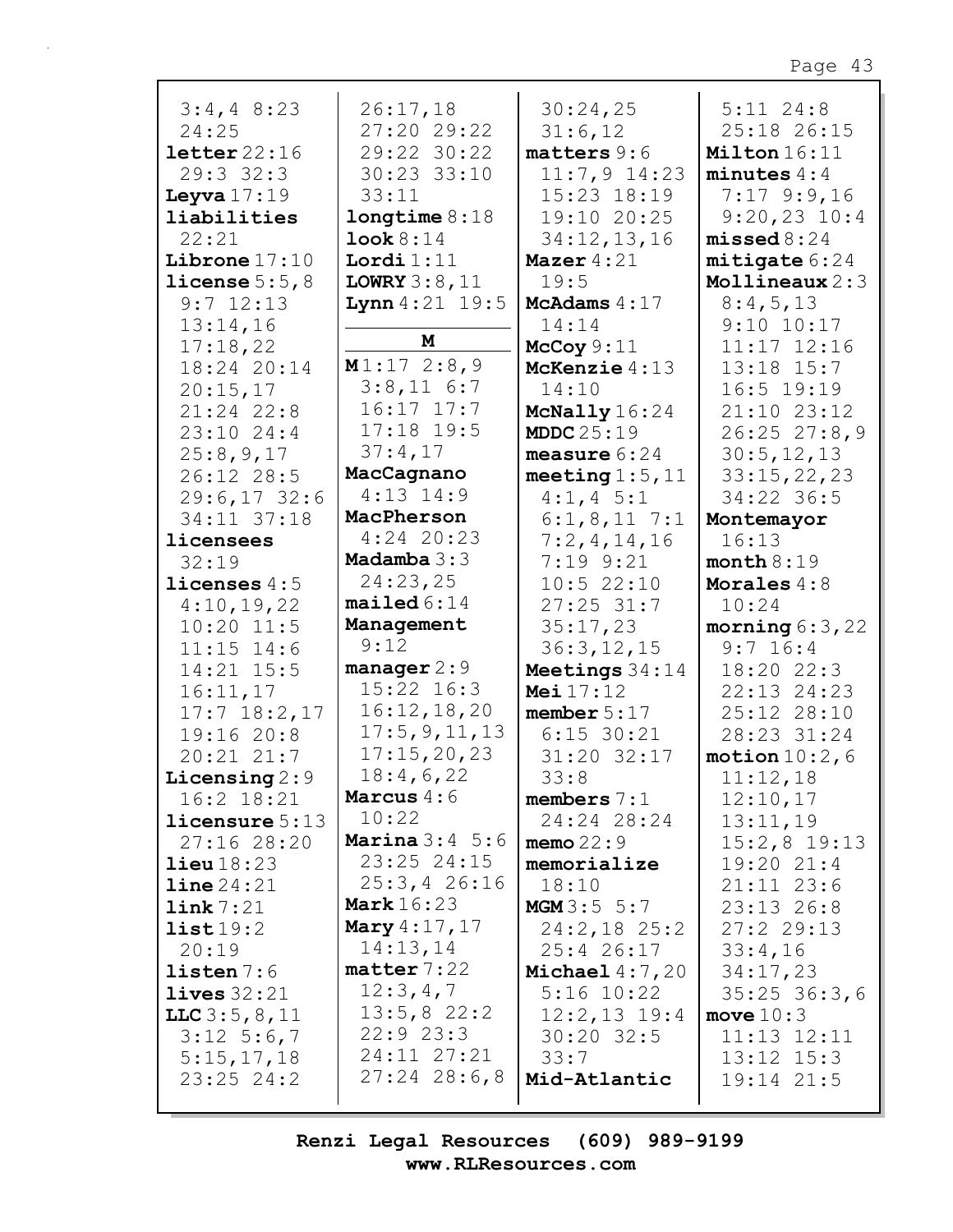| 23:726:9              | $\mathbf O$       | $\mathbf{P}$        | Pimpinelli 2:8       |
|-----------------------|-------------------|---------------------|----------------------|
| 29:14 30:6            | O2:1              | P1:11 2:12          | $21:25$ 22:3,4       |
| 33:5 34:19            |                   |                     | place $7:21$         |
|                       | O'Gara 3:8,11     | 3:1,1,7,10          |                      |
| mute 7:22             | 28:10,11          | 20:22               | placed18:25          |
|                       | 31:13,14          | <b>PAGE</b> 4:3 5:3 | 20:18                |
| N                     | 32:11,14          | Parker 4:14         | please $6:19$        |
| N3:14:7               | objection         | 14:11               | $7:23$ 8:2,3         |
| $10:23$ $16:19$       |                   |                     | <b>Pledge</b> $6:19$ |
| name $8:2$            | 25:15,20          | part 15:24          | plenary $5:11$       |
| named $14:21$         | objections        | participant         |                      |
|                       | 26:229:8          | 7:19                | 5:13,15              |
| <b>NANCE</b> 2:5 6:3  | 32:8              | participants        | 24:10 26:18          |
| neither 37:8          | Ocean $16:14, 19$ | 7:1,5               | 27:1728:6            |
| new 1:1, 13, 23       | 17:20             | participation       | 28:19 29:5           |
| $6:8$ 8:15,20         |                   |                     | $30:20$ $31:8$       |
| $9:10$ 32:12          | OFFICE $2:6,9$    | 35:16,23            | 32:5                 |
| $32:22$ $37:5$        | offices 1:10      | parties 37:10       |                      |
|                       | 35:14             | passed20:16         | Plousis $2:2$        |
| Nguyen $4:8$          | $official 34:14$  | <b>Pat</b> 24:24    | 6:228:8:8,9          |
| 10:24                 | Okay $10:15$      | Patrick 2:9         | $8:11$ $9:15$ , 22   |
| Nicholas 4:9          | Online $3:8,12$   | $3:3$ 15:22, 25     | $9:25$ 10:6,9        |
| $10:24$ $13:3$        |                   |                     | 10:12,14             |
| 13:14                 | 5:14,17           | 18:20 20:11         | 11:8, 11, 16         |
| <b>NJAC</b> 5:8 21:7  | 27:1928:2         | Paul $3:8,11$       |                      |
|                       | 29:21,22          | $4:13$ $14:9$       | 11:19,21,24          |
| 24:5 26:20            | $30:23$ $31:2$    | 28:11 31:14         | 12:6, 9, 15, 18      |
| 29:18,24              | 31:21 33:10       | pending $5:11$      | 12:20,23,25          |
| 33:12                 | Open 6:8 34:13    | 24:9 26:18          | 13:7,10,17           |
| <b>NJSA</b> $5:8,9$   |                   |                     | 13:20,22,25          |
| 24:4,626:12           | opening $6:4$     | period 18:12        | 14:3,22,25           |
| 26:13,20,23           | Operations        | 19:3                | 15:6,9,11,14         |
| 29:17,18,23           | $5:14$ $9:14$     | permit 5:10         |                      |
|                       | 27:19 29:21       | 24:7 26:14          | 15:16 16:4           |
| 29:23 30:3            | operator/s        | permitted           | 19:9,12,18           |
| 33:11,12              | 17:11             | 34:13               | 19:21,23             |
| 34:14                 | opportunity       | personnel           | 20:2,4,24            |
| Notary 37:5, 23       | 6:178:12          |                     | 21:3,9,12,14         |
| $\texttt{noted10:16}$ |                   | 34:12               | 21:17,19             |
| 18:10                 | 28:15             | Peter $4:24$        | 23:2,5,11,14         |
| November $28:3$       | Opposed $10:12$   | 20:22               |                      |
|                       | 12:23 13:25       | petition 5:6        | 23:16,19,21          |
| $31:7$ 37:24          | $15:14$ $20:2$    | 23:24 24:12         | $24:24$ 26:4,7       |
| Nugget $3:8$ , $11$   | $21:17$ $23:19$   | 24:14,17            | $26:24$ $27:3,5$     |
| $3:12$ $5:14,17$      | $35:2$ 36:9       | 26:10 27:22         | 27:12,13             |
| $5:17$ 27:19          |                   |                     | $29:9,12$ 30:4       |
| 28:2 29:21            | OPRA $2:5$        | 31:3                | 30:7,9,16,17         |
| 29:22 30:22           | order 19:15       | Petitioner's        | $32:9,23$ 33:3       |
| $30:23$ $31:2$        | 28:17 31:17       | 26:21               |                      |
|                       | original $24:13$  | Petitioners         | 33:14,17,19          |
| 31:21,21              | originally        | 28:13 31:15         | 34:2,3,17,21         |
| 33:9,10               | 27:21             | phones $7:22$       | 34:24 35:2,4         |
|                       |                   |                     | 35:15,22             |
|                       |                   |                     |                      |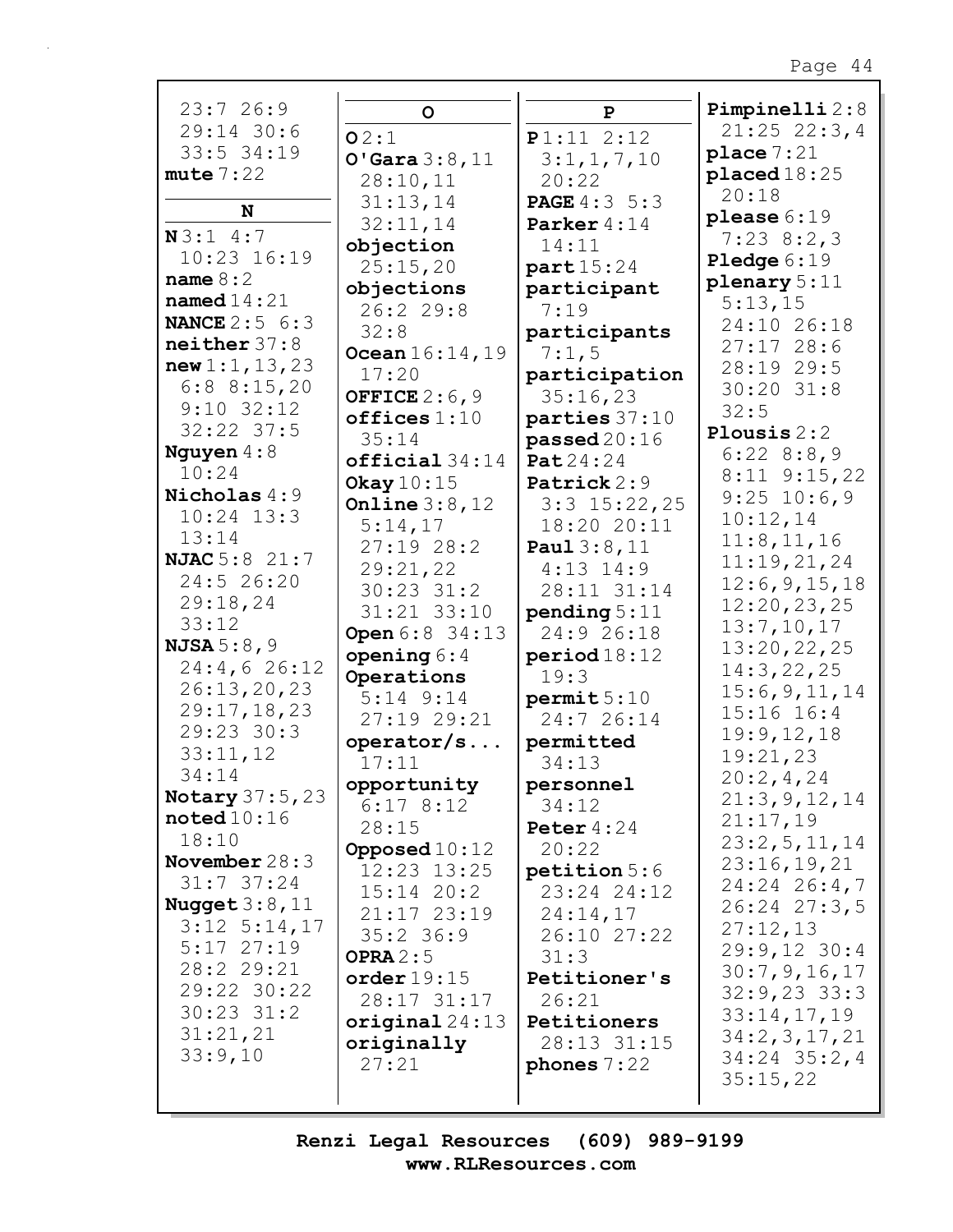| 36:4,7,9,11           | public.com                   | 14:19                          | 19:15 20:18               |
|-----------------------|------------------------------|--------------------------------|---------------------------|
| portion $35:16$       | 7:12                         | recommended                    | requests $4:19$           |
| 35:23                 | Public.com                   | $11:4$ $12:4$                  | 18:16 19:7                |
| position 9:11         | 7:10                         |                                |                           |
|                       |                              | recommending                   | required $15:24$<br>18:13 |
| 16:12,14,19           | Punjabi $17:2$               | 22:23 29:4                     |                           |
| 16:20,22,23           | pursuant 4:18                | 32:4                           | requirement               |
| $16:25$ $17:3,5$      | $5:8,9$ 15:20                | recommends                     | 5:924:6                   |
| 17:9, 11, 13          | 21:724:4,6                   | $13:4$ $14:16$                 | 25:10,21                  |
| 17:20,23              | 26:12 29:17                  | 19:7 20:20                     | 26:22 30:2                |
| 18:4,6,8              | Q                            | recorded $7:17$                | 32:21                     |
| 24:20 25:22           |                              | refer $18:18$                  | residence 5:9             |
| position/pit          | qualification                | regarding                      | residency $24:6$          |
| 17:15                 | $4:11 \quad 5:12,13$         | 20:25                          | 25:10,21                  |
| powers $5:11$         | $5:16$ 14:7                  | <b>Region</b> $5:11$           | 26:22 28:20               |
| 24:8 26:15            | 24:10,19                     | 24:9 25:18                     | 30:2 32:20                |
| present 2:4           | 25:8,17                      | 26:15                          | resolution                |
| $8:5,7,9$ 28:8        | 26:18 27:17                  | regulations                    | $4:18$ 5:18               |
| President 3:3         | 28:5,19                      | 21:8                           | 15:2025:6                 |
| $5:14$ 24:25          | 30:20                        | regulatory $2:9$               | 25:25 28:16               |
| 27:18 29:20           | qualified 29:5               | 16:7                           | 28:19 29:8                |
| <b>PRN</b> 5:12 24:12 | 29:19 31:19                  | related37:9                    | 29:15 31:16               |
| $27:22$ 31:5          | $32:5$ 33:7                  | $\texttt{relative}\,24\!:\!18$ | $32:8$ 33:6               |
| procedural            | questions $9:15$             | 28:2 37:11                     | $34:8,20$ 35:8            |
| 28:15                 | $9:22$ $11:8$                | relief $19:8,15$               | 35:10                     |
| proceed $24:22$       | $12:6$ 13:7                  | remains $25:23$                | resolved 22:18            |
| proceedings           | 14:22 19:9                   | remand $12:12$                 | Resorts $3:5$             |
| 37:7                  | 20:24 22:24                  | 13:4,13                        | $5:7$ 16:25               |
| process $12:5$        | 23:226:4                     | remanded $12:5$                | 24:2,18 25:2              |
| 13:5                  | 29:10 32:9                   | remember 7:23                  | 26:17                     |
| product 5:14          | 32:25                        | remote $1:6$ 7:3               | <b>RESOURCES 1:20</b>     |
| $16:25$ $27:18$       |                              | $36:15$ 37:7                   | respect 11:2              |
| 29:20                 | $\mathbf R$                  | remotely 6:23                  | response $9:24$           |
| Program $9:12$        | R2:13:14:9                   | <b>RENZI</b> $1:20$            | 10:8,13                   |
| protect 6:25          | $10:24$ $13:3$               | repeat 7:11                    | 11:10,20                  |
| provide $5:19$        | $13:14$ $17:4$               | $\texttt{report22:17}$         | 12:8, 19, 24              |
| provided $7:7$        | 37:2                         | 22:23 29:3                     | $13:9,21$ $14:2$          |
| 7:208:22              | Ram $17:2$                   | $31:8$ 32:3                    | 14:24 15:10               |
| 26:22                 | ratification                 | $reported 28:17$               | 15:15 19:11               |
| providing $34:9$      | $4:4$ 9:20                   | Reporter $1:17$                | $19:22$ $20:3$            |
| public 1:5, 11        | $\texttt{rality}10:4$        | 37:5                           | 21:2,13,18                |
| $4:1, 4$ 5:1          | Raymond $4:14$               | Reporting $1:21$               | 23:4,15,20                |
| 6:1, 5, 7, 8, 15      | 14:11                        | request22:19                   | $25:15$ 26:6              |
| 7:2,6,9,9,11          | $\texttt{read} 6:4$          | 24:18 25:16                    | 27:429:11                 |
| $9:21$ $34:13$        | $\texttt{received}$ 22:15    | 26:21 34:5                     | $30:8$ $33:2,18$          |
| 35:16,19,22           | $\texttt{recited}\,6\!:\!21$ | requested $12:3$               | $35:3$ $36:10$            |
| $36:15$ 37:5          | recommenda                   | $18:25$ $19:7$                 | restated26:10             |
|                       |                              |                                |                           |

Г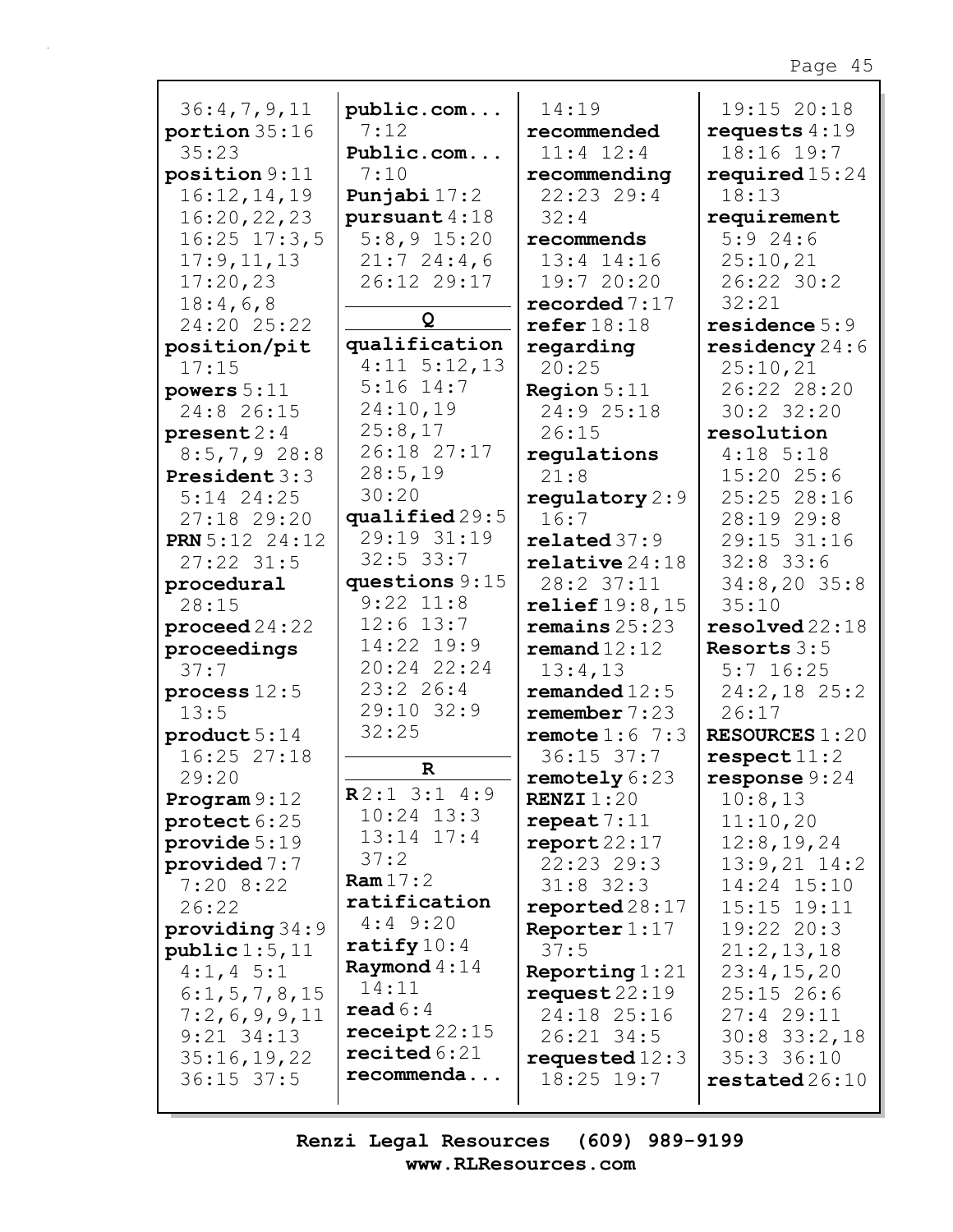| 27:24                           | 13:15                            | set 30:2                       | 6:14                          |
|---------------------------------|----------------------------------|--------------------------------|-------------------------------|
| resubmissions                   | Scappa's $11:7$                  | Shafer $4:15$                  | substance $25:7$              |
| 14:16                           | Schaedel 17:14                   | 14:12                          | SUITE $1:22$                  |
| resubmitted                     | schedule $6:12$                  | shift16:18                     | supervisor                    |
| $4:10$ 14:6,20                  | Schreck $3:7,10$                 | 17:20                          | 16:14,22                      |
| 15:4                            | 28:12                            | sic26:13                       | $17:3, 15$ 18:8               |
| result22:22                     | second $10:6$                    | Simon 17:12                    | supervisor                    |
| 24:12                           | 11:16,17                         | site 25:23                     | $17:9$ $18:4$ , 6             |
| resulting                       | 12:15,16                         | $\texttt{six} 11:14$           | supervisory                   |
| 22:20                           | 13:17,19                         | <b>Son</b> $4:8$ 10:24         | 25:22                         |
| $\texttt{retired8:19}$          | $15:6,8$ 19:18                   | sorely $8:24$                  | supplemental                  |
| retirement                      | 19:20 21:9                       | speak $28:8$                   | 22:16,23                      |
| $8:18$ $9:3$                    | 21:11 23:11                      | speaking $7:24$                | support 8:23                  |
| review $15:22$                  | 23:13 26:24                      | special27:25                   | 9:13                          |
| 18:19,24                        | $27:2$ 30:4,6                    | $31:7$ 34:18                   | surveillance                  |
| 20:15,18                        | 33:14,16                         | Specialist                     | 16:14 17:11                   |
| 28:16                           | 34:21,23                         | 9:13                           | т                             |
| reviewed $11:3$<br>$14:15$ 19:6 | 36:4,6                           | spread $6:24$<br>SQUARE $1:23$ | T2:222:20:22                  |
| $25:6, 25$ 29:7                 | Secretary $2:7$<br>6:10          | Sr5:521:24                     | 37:2,2                        |
| $31:16$ 32:7                    | security $16:12$                 | 22:723:9                       | table $16:18$                 |
| Richardson                      | 16:20 17:5                       | staff $11:3,5$                 | 17:8, 15, 19                  |
| $2:11$ $3:2$                    | 17:13,23                         | $12:4$ $13:3$                  | 18:3,5                        |
| 25:12,13                        | seeking $24:19$                  | 14:18 16:7                     | take $8:12$                   |
| right 32:15                     | Senator 6:7                      | 19:6 20:20                     | taken $34:15$                 |
| <b>Rock</b> $17:3, 9, 12$       | Senior $2:8$                     | 22:9                           | $\texttt{tax}22:18$           |
| 17:16,16                        | $21:25$ 22:5                     | State $1:1,22$                 | team $18:8$                   |
| 18:4,7,9                        | 24:25                            | $6:10,11$ 37:5                 | technology $1:6$              |
| role 32:18                      | sent 7:10, 12                    | state.nj.us                    | 7:4                           |
| roll8:327:5                     | separately                       | 7:11                           | TEL $1:24$                    |
| 30:9 33:19                      | 11:7                             | statement $6:4$                | temp25:9                      |
| Room 1:11                       | September                        | Steven $5:13$                  | temporary 5:7                 |
| Ruben $4:15$                    | 13:16 27:24                      | 27:1728:4                      | 13:15 16:10                   |
| 14:12                           | $31:4$ 35:13                     | 28:21 29:5                     | $16:16$ $17:6$                |
| Ruch $17:22$                    | serve $5:14,16$                  | 29:17,19,25                    | 17:17,21,25                   |
| S                               | 27:18 29:20                      | $30:25$ 31:9                   | $24:3,19$ 25:8<br>25:16 26:11 |
| S3:1                            | $30:21$ $31:19$                  | $31:19$ $32:15$                | 28:4,5                        |
| safety 6:25                     | $31:20$ $33:7$                   | Stevens 5:16<br>$30:20$ $31:9$ | ten 14:20 15:4                |
| Salute 6:21                     | serves $32:19$<br>service $8:15$ |                                | <b>Tennant</b> $4:16$         |
| Santos $4:15$                   | $8:20$ 9:2                       | 31:10,18<br>32:5, 12, 15       | 14:13                         |
| 14:12                           | Services $1:21$                  | $32:16$ $33:7$                 | <b>Tennessee</b> $1:12$       |
| satisfied                       | $s$ ession $5:19$                | subject $30:2$                 | Teresa $2:8$                  |
| 22:20                           | $9:6,18$ 34:9                    | 35:9                           | $21:25$ 22:4                  |
| Scappa $4:9$                    | $34:18$ 35:9                     | submitted $31:8$               | <b>Thank</b> $7:25$           |
| $10:24$ 13:3                    | 35:11,12                         | subscribers                    | $8:10$ 9:4                    |
|                                 |                                  |                                |                               |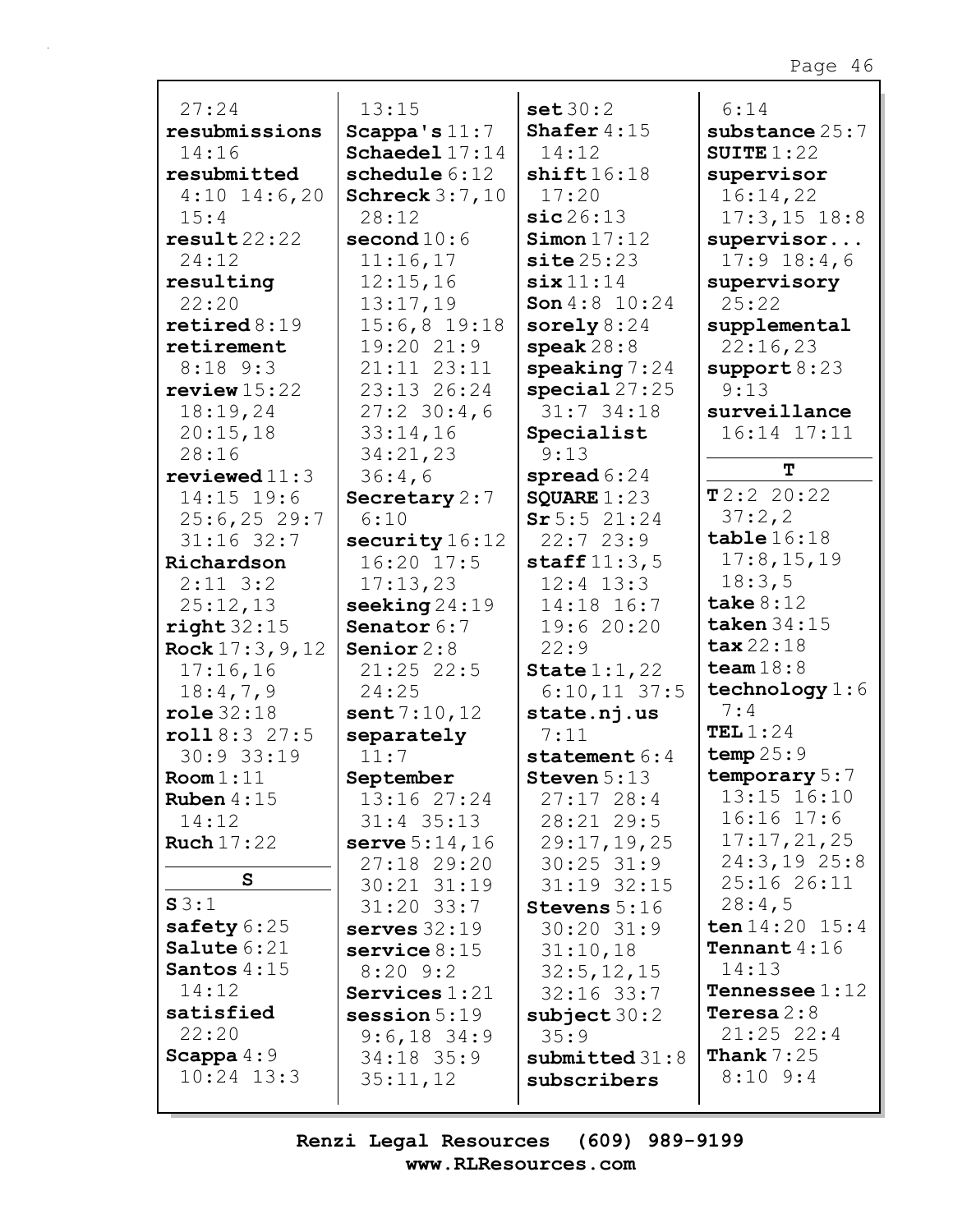| $11:25$ $13:2$            | v                        | Y                      | 35:11                   |
|---------------------------|--------------------------|------------------------|-------------------------|
| 14:4 15:17                | <b>Vice</b> $2:3 \ 3:3$  | Yan $17:7$             | $17 - 01 - 11 - 11 - C$ |
| 18:14,15                  |                          |                        | $4:18$ 15:21            |
| 20:5,6,10                 | $5:14$ 8:6,7             | Yap $4:21$ 19:5        | 184:19                  |
|                           | $10:3$ $11:13$           | <b>years</b> $8:14,20$ |                         |
| 21:20,21                  | 12:11 13:12              | $8:25$ 19:3            | 194:19                  |
| 22:25 23:22               | $15:3$ $16:4$            | YouTube $7:8$          | $19 - 000 - CK 5:5$     |
| 23:23 25:11               | 19:14 21:5               |                        | $19:41A-5.35:9$         |
| 26:3 27:14                | 23:7 24:25               | ${\bf z}$              | 24:5 26:13              |
| 28:22 29:9                | 26:9 27:10               |                        | 29:18                   |
| 30:18 31:13               |                          | $\mathbf 0$            | $19:41A-6.1(f)$         |
| 31:23 32:23               | 27:11,18                 | 084011:13              | 21:7                    |
|                           | 29:14,20                 |                        |                         |
| 35:5,6,15                 | 30:14,15                 | 086901:23              | 19756:7                 |
| 36:12,14                  | 33:5, 24, 25             |                        |                         |
| Thomas $17:14$            | 34:19 36:2               | $\mathbf{1}$           | $\overline{2}$          |
| Thompson $2:12$           | Videography              | 14:49::1,13            | 24:510:1,18             |
| $3:7,10$ 28:23            | 1:21                     | 9:19                   | $11:1$ $12:1$           |
| 28:25 31:24               |                          | 103:94::4,6,6          | 13:1                    |
| 31:25                     | <b>vote</b> $4:3 \ 5:3$  | 4:7,8,8,9              | 204:22                  |
|                           | 27:630:10                |                        | $20 - 12 - 09 - 03$     |
| three $20:12$             | 33:20                    | $5:15$ 30:1,19         |                         |
| 21:6                      |                          | $31:1$ $32:1$          | 35:9                    |
| time $7:13,14$            | W                        | 33:1                   | 2020 6:10,13            |
| 15:24 20:12               | W2:5,73:2,6              | 10:306:2               | 27:23,24                |
| 28:3                      | 3:94:6                   | 10:311:144:2           | $28:3$ 31:4,4           |
| Titus $4:17$              | 10:22                    | 5:2                    | 31:7                    |
| 14:14                     | waive $26:22$            | $10:4-12b34:14$        | 20211:94:2,4            |
| today $6:23$              | waiver $5:9$             | 111:9 $4:2,6,6$        | $4:18,18$ 5:2           |
| today's $22:10$           | 24:5 25:10               | 4:7,8,8,9              | $5:19$ $9:8,21$         |
| 36:3                      | 25:21 28:21              | $5:2,18$ 34:1          | $10:4$ 13:16            |
| TOLL $1:24$               |                          | 34:735:1               | 15:19,20                |
| Tony $18:5$               | Warren $5:13$            | 11:011:14              | 16:6, 10, 16            |
|                           | 27:1729:4                | 36:16                  | 17:6, 17, 21            |
| <b>Tracy</b> $2:11 \ 3:2$ | 29:17                    |                        |                         |
| 25:13                     | <b>We've</b> $25:25$     | 124:7,716:10           | $17:25$ 22:16           |
| transcribed               | 31:16                    | $27:23$ 31:3           | 24:13,14                |
| 7:16                      | web $7:21$               | 134:9,9                | $29:4$ 32:4             |
| transcript                | website $7:7,18$         | $13:69C-2.7$           | 34:10 35:13             |
| 37:7                      | Wednesday $1:9$          | 26:20 29:24            | 37:22                   |
| Trenton 6:11              | 35:13                    | $13:69C-2.7(c)$        | 2024 37:24              |
| Trinity $4:9$             | welcome 6:22             | 33:12                  | 20321015:12             |
| 10:25                     | 8:13                     | 144::4,109:8           | 24:12                   |
| true $37:6$               | <b>wish</b> $6:15$ $9:2$ | 9:20                   | 214:225:4               |
|                           |                          | 14th $10:4$            | $17:6$ 37:24            |
| U                         | $W$ itt $17:4$           | 154:10,17              | $21 - 01 - 094:1$       |
| <b>Updegrove</b> $4:9$    | www.RLReso               | $16:16$ 35:13          | $21 - 01 - 96:1$        |
| 10:25                     | 1:25                     | 15th 13:16             | $21 - 08 - 111 : 5$     |
| use $7:3$                 | X                        | 1637:22                | $5:1$ 36:15             |
|                           |                          |                        |                         |
|                           |                          | 175:1934:10            | 22 24 : 14              |
|                           |                          |                        |                         |